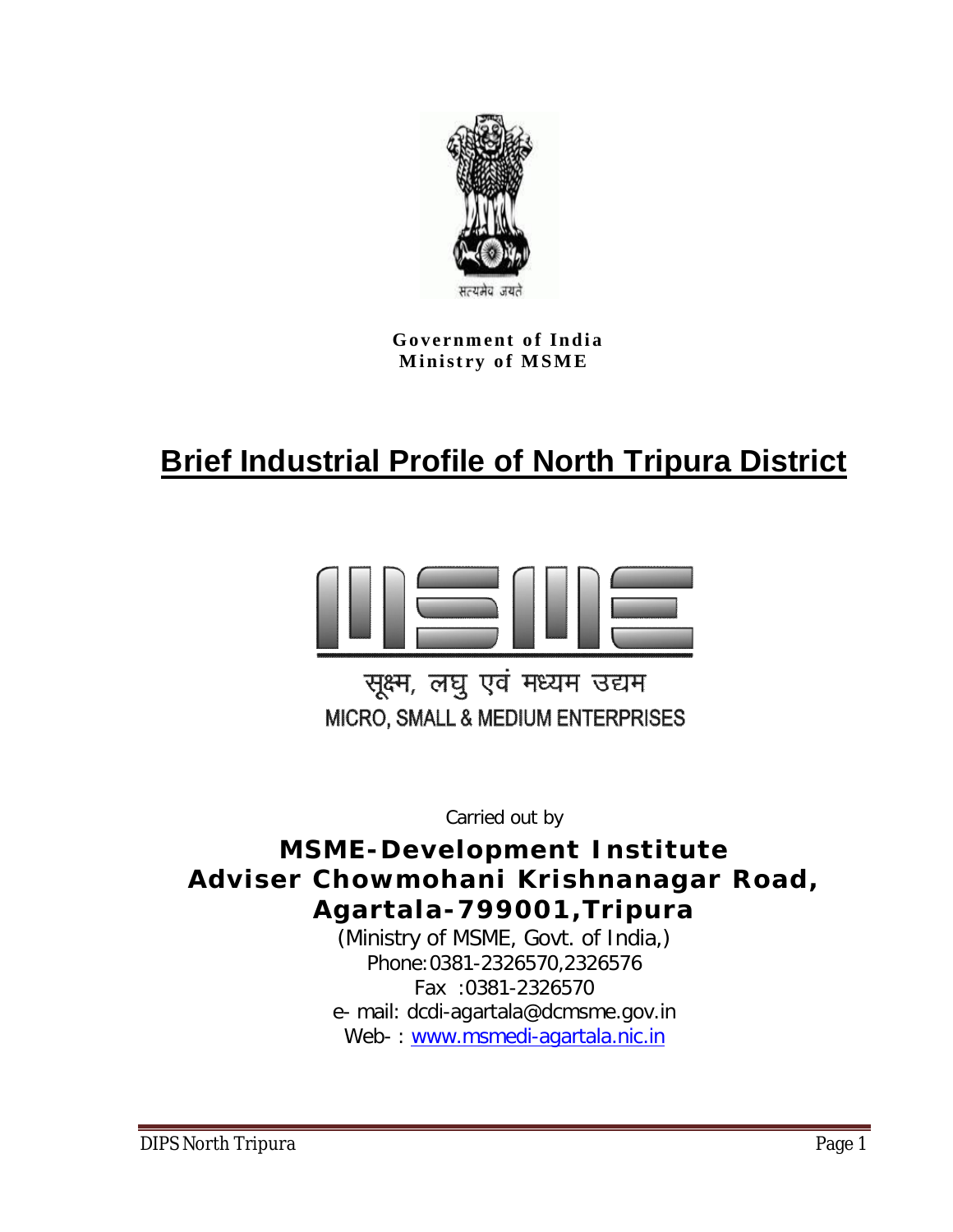| S.    | <b>Topic</b>                                                                  | Page           |
|-------|-------------------------------------------------------------------------------|----------------|
| No.   |                                                                               | No.            |
| 1.    | General Characteristics of the District                                       | 3              |
| 1.1   | Location & Geographical Area                                                  | 3              |
| 1.2   | Topography                                                                    | 4              |
| 1.3   | Availability of Minerals.                                                     | 4              |
| 1.4   | Forest                                                                        | $\overline{7}$ |
| 1.5   | Administrative set up                                                         | $\overline{7}$ |
| 2.    | District at a glance                                                          | 8              |
| 2.1   | Existing Status of Industrial Area in the District North Tripura.             | 12             |
| 3.    | Industrial Scenario Of North Tripura                                          | 12             |
| 3.1   | Industry at a Glance                                                          | 12             |
| 3.2   | Year Wise Trend Of Units Registered                                           | 13             |
| 3.3   | Details Of Existing Micro & Small Enterprises & Artisan Units In The District | 14             |
| 3.4   | Large Scale Industries / Public Sector undertakings                           | 15             |
| 3.5   | Major Exportable Item                                                         | 15             |
| 3.6   | <b>Growth Trend</b>                                                           | 16             |
| 3.7   | Vendorisation / Ancillarisation of the Industry                               | 16             |
| 3.8   | <b>Medium Scale Enterprises</b>                                               | 16             |
| 3.8.1 | List of the units in North Tripura & near by Area                             | 16             |
| 3.8.2 | Major Exportable Item                                                         | 16             |
| 3.9   | Service Enterprises                                                           | 16             |
| 3.9.1 | Coaching Industry                                                             | 16             |
| 3.9.2 | Potentials areas for service industry                                         | 16             |
| 3.10  | Potential for new MSMEs                                                       | 17             |
| 4.    | Existing Clusters of Micro & Small Enterprise                                 | 18             |
| 4.1   | Detail Of Major Clusters                                                      | 18             |
| 4.1.1 | Manufacturing Sector                                                          | 18             |
| 4.1.2 | Service Sector                                                                | 18             |
| 4.2   | Details of Identified cluster                                                 | 18             |
| 5.    | General issues raised by industry association during the course of meeting    | 19             |
| 6.    | Prospects of training Programmes during 2012-13                               | 19             |
| 7.    | Action plan for MSME Schemes during 2012-13                                   | 20             |
| 8.    | Steps to set up MSMEs                                                         | 21             |
| 9.    | Additional information if any                                                 | 23             |

# **Contents**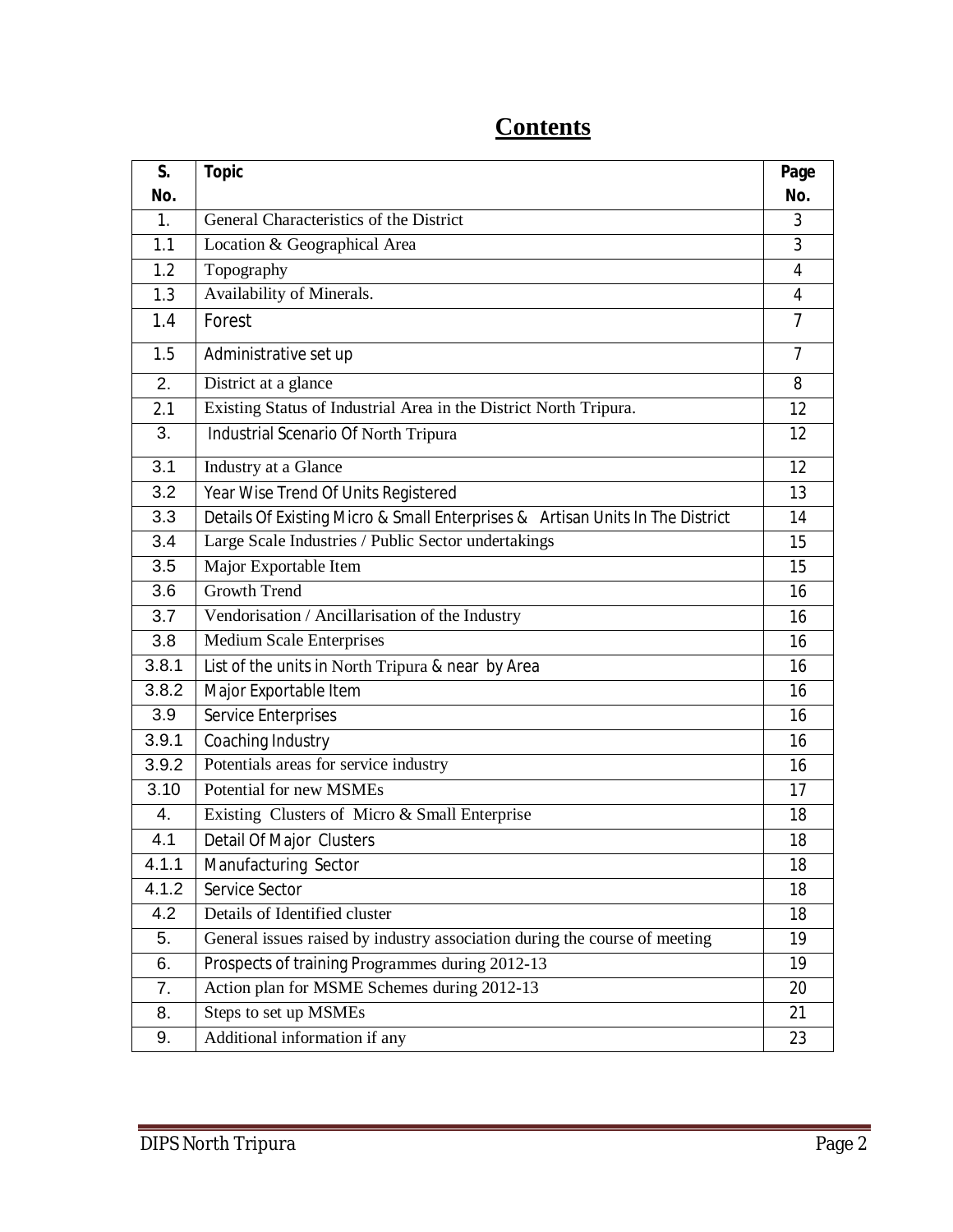# **Brief Industrial Profile of North Tripura District**

### 1. **General Characteristics of the District**

The North Tripura District has a geographical area of 1,422.19 Sq. Km and is divided into three sub-divisions, namely, Dharmanagar, Kanchanpur and Panisagar. For the purpose of developmental activities it is divided into six Blocks namely Panisagar, Kadamtala, Damcherra, Dasda, Jubarajnagar and Jampui Hill. ThereisoneNagarPanchayatatDharmanagarMaintribesoftheDistrictareTripuri,Koloi, Halam,Chakma.Two Hill ranges, namely Jampui, Sakan run almost parallal to each other in the District."Betling Chip", the highest point of the state(939m.ht.), is located in the District in the Jampuirange. Deo, Manu, Longai and Juri are the main rivers.

Tripura a hilly, picturesque, princely state was first conquered by the Britishers in 1761. However, no political agent was appointed till 1871 and the Maharaja ruled hill territory " Hill Tipperah " almost independently. The State acceded to the Indian union on 13.08.1947, the agreement of merger being signed on 09.09.1949. The administration was formally taken over on 15.10.1949.Tripura, initially a one district state, was trifurcated into three Districts w.e.f. 01.09.1970. The North Tripura District started functioning in the office of the Sub-divisional officer at Kailashahar and partly at Kumarghat, later the whole office was shifted to Kailashahar. The Collect orate was shifted to the newly constructed complex at Gournagar on 13.11.1987, subsequently North Tripura District has been bifurcated and a new District namely "DHALAI DISTRICT " has been inaugurated on 14.04.1995 with district head quarter at Ambassa.

### **1.1 : Location & Geographical Area.**

The district is situated approximately between longitude 92 degrees 19 minutes and between latitude 24 degrees 36 minutes .Total area of the district is 1422.19 sq.kms. The district headquarters is located at Kailashahar.

According to the 2011 census North Tripura district has a population of 693,281,  $\frac{11}{11}$  roughly equal to the nation of Bhutan<sup>[2]</sup> or the US state of North Dakota.<sup>[3]</sup> This gives it a ranking of 503rd in India (out of a total of  $\underline{640}$ ).<sup>[1]</sup> The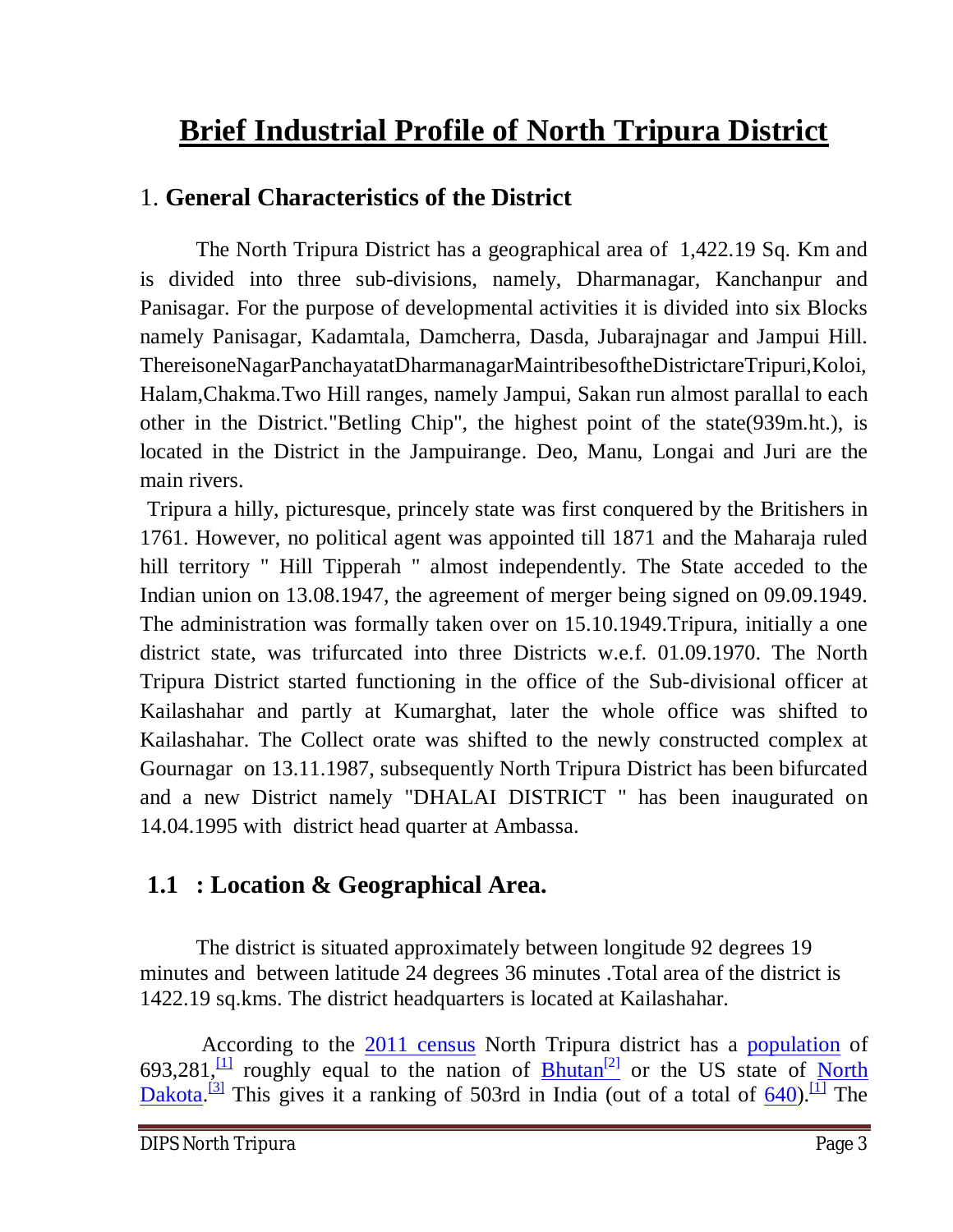district has a population density of 341 inhabitants per square kilometre (880 /sq mi)  $\frac{11}{11}$  Its population growth rate over the decade 2001-2011 was 17.32%.<sup>[1]</sup> North Tripura has a <u>sex ratio</u> of 967 <u>females</u> for every 1000 males,<sup>[1]</sup> and a <u>literacy rate</u> of 88.29%.<sup>[1]</sup>

In 1988 North Tripura district became home to the Rowa Wildlife Sanctuary, which has an area of 0.85 km<sup>2.[4]</sup>

### **1.2 Topography:**

| <b>GEOGRAPHY</b>         |                   |  |  |
|--------------------------|-------------------|--|--|
| <b>District Total</b>    | 1422.19 Sq. Km    |  |  |
| <b>Altitude</b>          | $12.80 \text{ m}$ |  |  |
| <b>Latitude</b>          | 24°36'            |  |  |
| Longitude                | 92°19'            |  |  |
| <b>Total Forest Land</b> | 960.27 Sq. KM     |  |  |
| <b>Total RF Land</b>     | 525.87 Sq. KM     |  |  |
| <b>Total PF Land</b>     | 378.62 Sq. KM     |  |  |
| <b>Proposed RF Land</b>  | 55.79 Sq.KM       |  |  |

#### **1.3 Availability of Minerals:**

#### **Mineral Resource of Tripura**

|                                                                                                                                                                                                               | <b>Mineral</b> | <b>Location</b>                       | <b>Uses</b>   |
|---------------------------------------------------------------------------------------------------------------------------------------------------------------------------------------------------------------|----------------|---------------------------------------|---------------|
| bank deposit<br>Stone wares<br>Good clay deposit in West and<br>Sewerage pipes<br>South region.<br>Electric insulator<br>Total 1.73 million ton deposit in<br>Refractory grade<br>four zone out of six zones* | Clay           | All over the State generally in river | Sanitary ware |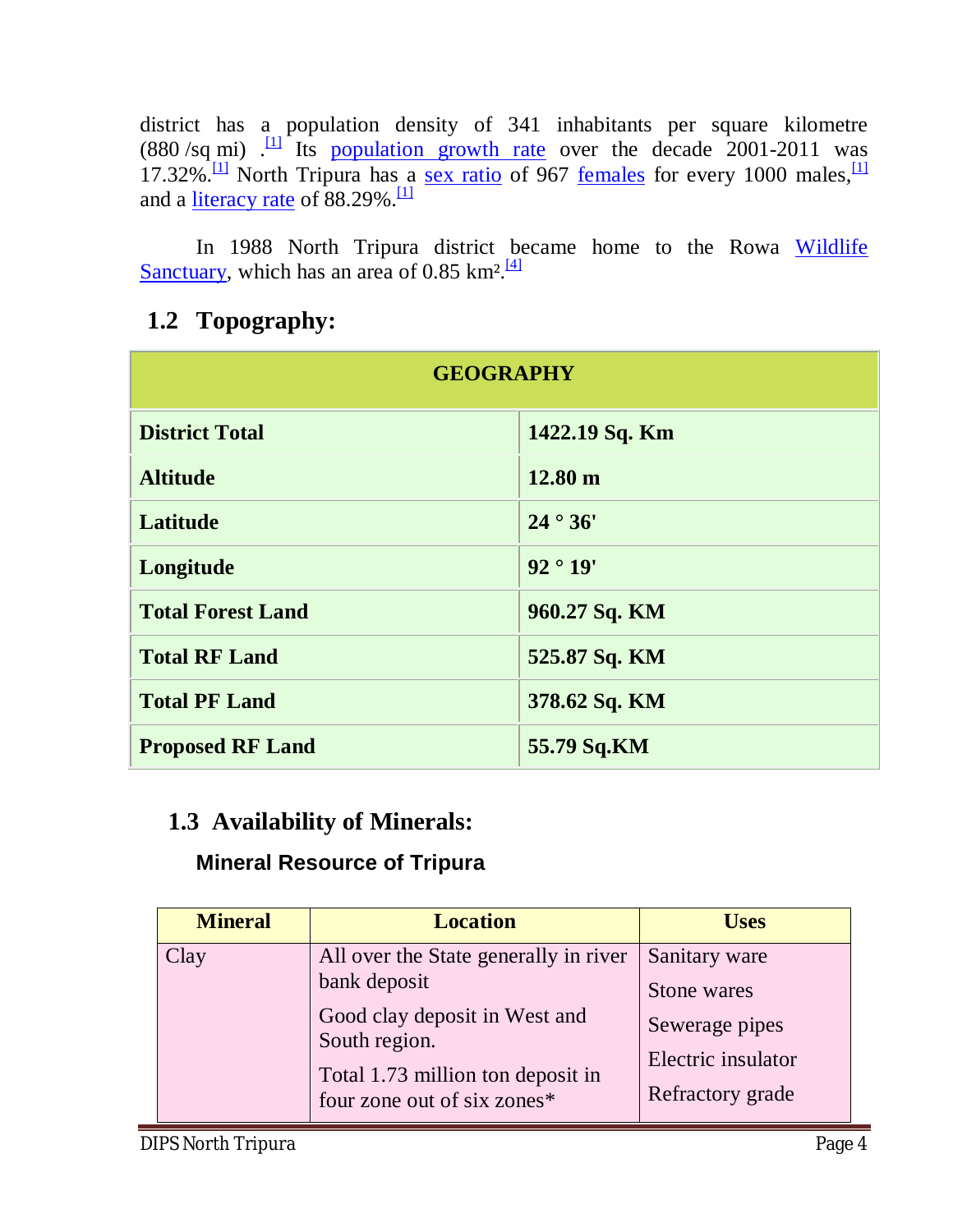| <b>Mineral</b>    | <b>Location</b>                                                                                                                                                                                                                                | <b>Uses</b> |
|-------------------|------------------------------------------------------------------------------------------------------------------------------------------------------------------------------------------------------------------------------------------------|-------------|
|                   | [* Mohanpur-Bamutia-Kamalghat;<br>Bisramganj-Bagma; Champamura-<br>Baldakhal-Jogendranagar; Khowai-<br>Teliamura-Ampi; Shantirbazar-<br>Udaipur; Kumarghat and<br>Baidyathakurpara-Anadanagar-<br>Maheshkhola-Dukli-Sonamura<br>area]          |             |
| <b>Glass Sand</b> | Bishramganj (160,000t)<br>Old Agartala (16,000t)<br>Jogendranagar (3627t)<br>Sekerkota (80,000t)<br>Dasharambari (5330t)<br>Mohanpur $(97,875t)$<br>Baidyathakurpara-Anadanagar<br>Maheshkhola and Dukli (NA)<br>Total Reserve 3,62,832 tonnes | Many uses   |

 *[Source: GSI Report 1982, 1999]* 

Of the total geographical area of Tripura, 76% can be marked as of "Tertiary" origin and 24% belong to Quaternary period; none of these contain any major mineral resource. A GSI Report of 1982 provide a list of Non-metallic and metallic mineral vis-a-vis their location or otherwise in Tripura (at page-6) indicating the poor profile.

#### **Mineral Resource potential in Tripura**

| Sl.<br>No.     | <b>Mineral</b>      | <b>Status</b>                      |
|----------------|---------------------|------------------------------------|
| Α.             | <b>Non-metallic</b> |                                    |
|                | Lime stone          | Commodity not located or<br>absent |
| $\overline{2}$ | Dolomite            | Commodity not located or<br>absent |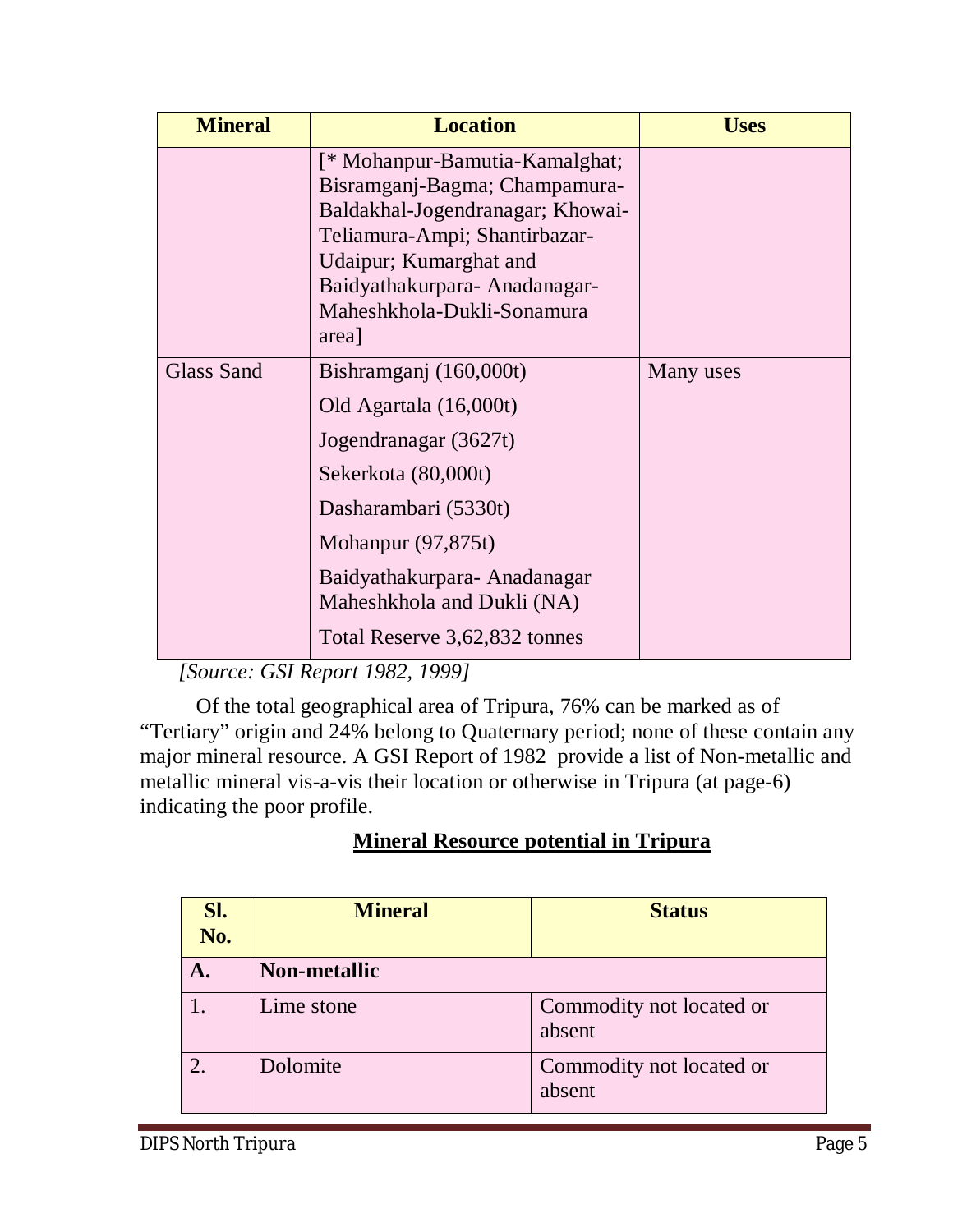| 3.        | Coal                  | Commodity not located or<br>absent |
|-----------|-----------------------|------------------------------------|
|           |                       |                                    |
| 4.        | Clay                  | Commodity not located or           |
|           |                       | absent                             |
| 5.        | <b>Refractories</b>   | Commodity not located or           |
|           |                       | absent                             |
| 6.        | Glass sand            | Good reserve, low grade            |
|           |                       |                                    |
| 7.        | Graphite              | Commodity not located or           |
|           |                       | absent                             |
| 8.        | Fertilizer            | Commodity not located or           |
|           |                       | absent                             |
| 9.        | Gravel sand silt      | Good reserve, low grade            |
|           |                       |                                    |
| 10.       | <b>Building</b> stone | Commodity not located or           |
|           |                       | absent                             |
| <b>B.</b> | <b>Metallic</b>       |                                    |
| 11.       | Ferrous               | Commodity not located or           |
|           |                       | absent                             |
|           |                       |                                    |
| 12.       | Non-ferrous           | Commodity not located or           |
|           |                       | absent                             |
| 13.       | Noble metals          | Commodity not located or           |
|           |                       | absent                             |
|           |                       |                                    |

[Source: GSI Report 1982]

 The current production of natural gas is estimated at one million cubic meters per day. The available figure for 1990-91 to 1997-98 shows a fast increasing rate of production from 70 million tonnes per year in 1990-91 to 2.7x in 8 years reaching 196 million tones in 1997-98.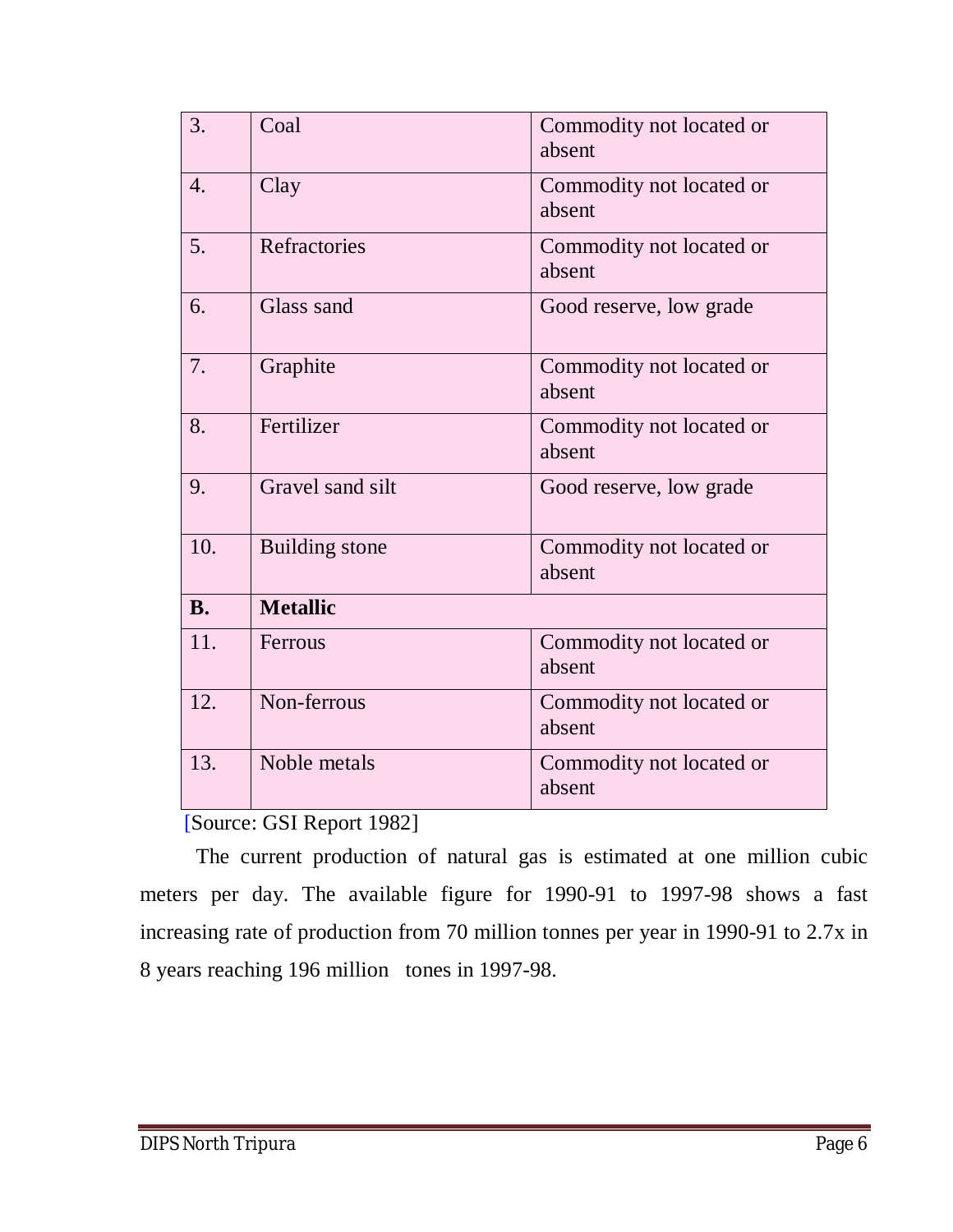### **1.4 FOREST** *:*

The state of Tripura, with a geographical area of 10491  $km^2$  is predominantly hilly (60%)  $\&$  is surrounded on three sides by a deltaic basin of Bangladesh. The state is situated between 22o57' & 24o32'N and 91o10' & 92o20'E with tropic of cancer passing through it. The State is situated in the southwestern extremity of North-East region of the country. It shares border (1001 km in perimeter) with Bangladesh, Assam and Mizoram. International border with Bangladesh is 856 km, which is almost completely open and porous.

Forest is an integral part of the culture and tradition of Tripura. It also maintains the environment, biodiversity, land, soil, water, air regimes. Any imbalance in equilibrium of the above components affects the system adversely and has an adverse impact on human life.

The State Forest Department manages the official recorded 6294.287 sq.km. of forest area in the state. The total forest area of North Tripura is 1223.31 sq.km. The revenue from forestry sector in 2010-11(Tripura) is around Rs. 714.18 crores. The State is endowed with rich flora and fauna and therefore, growing of medicinal plants and herbs as well as other forest based industries including traditionally rich handloom and handicrafts industries have an immense potential to develop.

### **1.5 Administrative set up.**

*The North Tripura District is divided into three sub-division, namely, Dharmanagar, Kanchanpur and Panisagar. For the purpose of developmental activities it is divided into six Blocks namely Panisagar, Kadamtala, Damcherra, Dasda, Jubarajnagar and Jampui Hill.*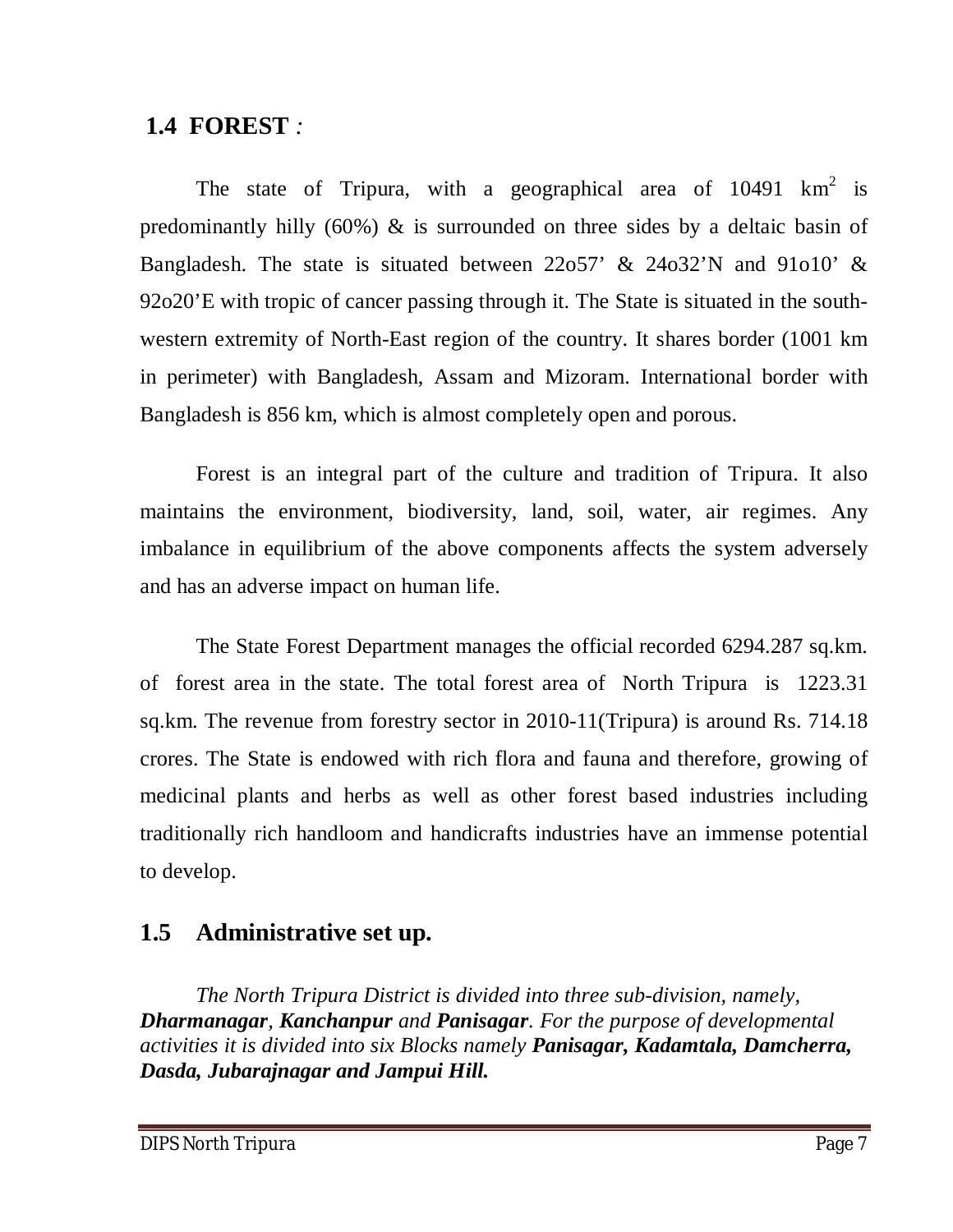# **2. District at a glance:**

| <b>Particular</b>            | Year | Unit           | <b>Statistics</b> |  |  |
|------------------------------|------|----------------|-------------------|--|--|
|                              |      |                |                   |  |  |
| <b>Geographical features</b> |      |                |                   |  |  |
| Geographical Data            |      |                |                   |  |  |
| i) Latitude                  | 2011 |                | $24^{\circ} 36'$  |  |  |
| ii) Longitude                | 2011 |                | $92^0$ 19'        |  |  |
| iii) Geographical Area       | 2011 | Sq.Kms.        | 1422.19 sq.kms    |  |  |
| <b>Administrative Units</b>  |      |                |                   |  |  |
| i) Sub divisions             | 2011 | no             | 06                |  |  |
| ii) Tehsils                  | 2011 | no             | 25                |  |  |
| iii) Sub-Tehsil              | 2011 | N <sub>o</sub> |                   |  |  |
| iv) Patwar Circle            | 2011 | N <sub>o</sub> |                   |  |  |
| v) Panchayat Simitis         | 2011 | N <sub>o</sub> |                   |  |  |
| vi)Nagar nigam               | 2011 | N <sub>o</sub> |                   |  |  |
| vii) Nagar Palika            | 2011 | N <sub>o</sub> |                   |  |  |
| viii) Gram Panchayats        | 2011 | N <sub>o</sub> | 101               |  |  |
| xi) Revenue villages         | 2011 | N <sub>o</sub> |                   |  |  |
| x) Assembly Area             | 2011 | N <sub>o</sub> |                   |  |  |
|                              |      |                |                   |  |  |
| Sex-wise                     |      |                |                   |  |  |
| i) Male                      | 2011 | N <sub>o</sub> | 3,52,471          |  |  |
| ii) Female                   | 2011 | N <sub>o</sub> | 3,40,810          |  |  |
| <b>Rural Population</b>      | 2001 | N <sub>o</sub> | 3,81,120          |  |  |
| <b>Agriculture</b>           |      |                |                   |  |  |
| Land utilization             |      | Hectors        | 31921.6           |  |  |
|                              |      |                | <b>Population</b> |  |  |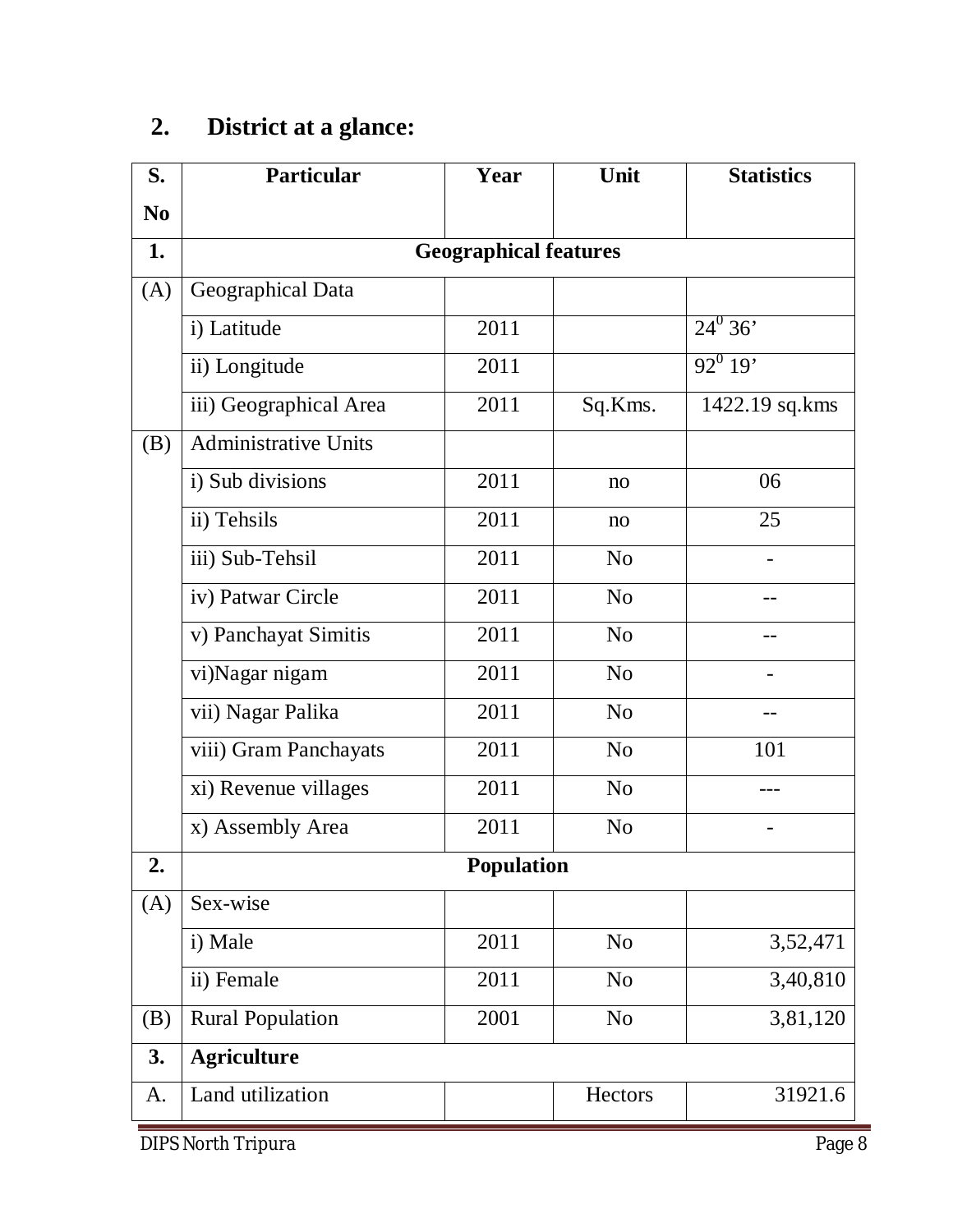|           | i) Total Area                  | 2010-11 | Sq.kms.        | 1422.19 |
|-----------|--------------------------------|---------|----------------|---------|
|           | ii) Forest cover               | 2010-11 | <b>Hectors</b> | 89292   |
|           | iii) Non Agriculture Land      | 2010-11 | 66             |         |
|           | v) Cultivable Barren Land      | 2010-11 | --             |         |
| 4.        | <b>Forest</b>                  |         |                |         |
|           | (i) Forest                     | 2010-11 | <b>Hectors</b> | 89292   |
| 5.        | <b>Livestock &amp; Poultry</b> |         |                |         |
|           |                                |         |                |         |
| A.        | <b>Cattle</b>                  |         |                |         |
|           |                                |         |                |         |
|           | i) Cows (Tripura State)        | 2007    | Nos.           | 4741    |
|           | ii) Buffaloes (Tripura State)  | 2007    | Nos.           | 2937    |
| <b>B.</b> | <b>Other livestock</b>         |         |                |         |
|           |                                |         |                |         |
|           | i) Goats (Tripura State)       | 2007    | Nos.           | 3646    |
|           | ii) Pigs (Tripura State)       | 2007    | Nos.           | 263659  |
|           | iii) Dogs & Bitches (Tripura   | 2007    | Nos.           | 109372  |
|           | State)                         |         |                |         |
|           | iv) Railways                   |         |                |         |
|           |                                |         |                |         |
|           | i) Length of rail line         | 2010-11 | Kms            | 35      |
|           | V) Roads                       |         |                |         |
|           |                                |         |                |         |
|           | (a) National Highway           | 2010-11 | <b>Kms</b>     |         |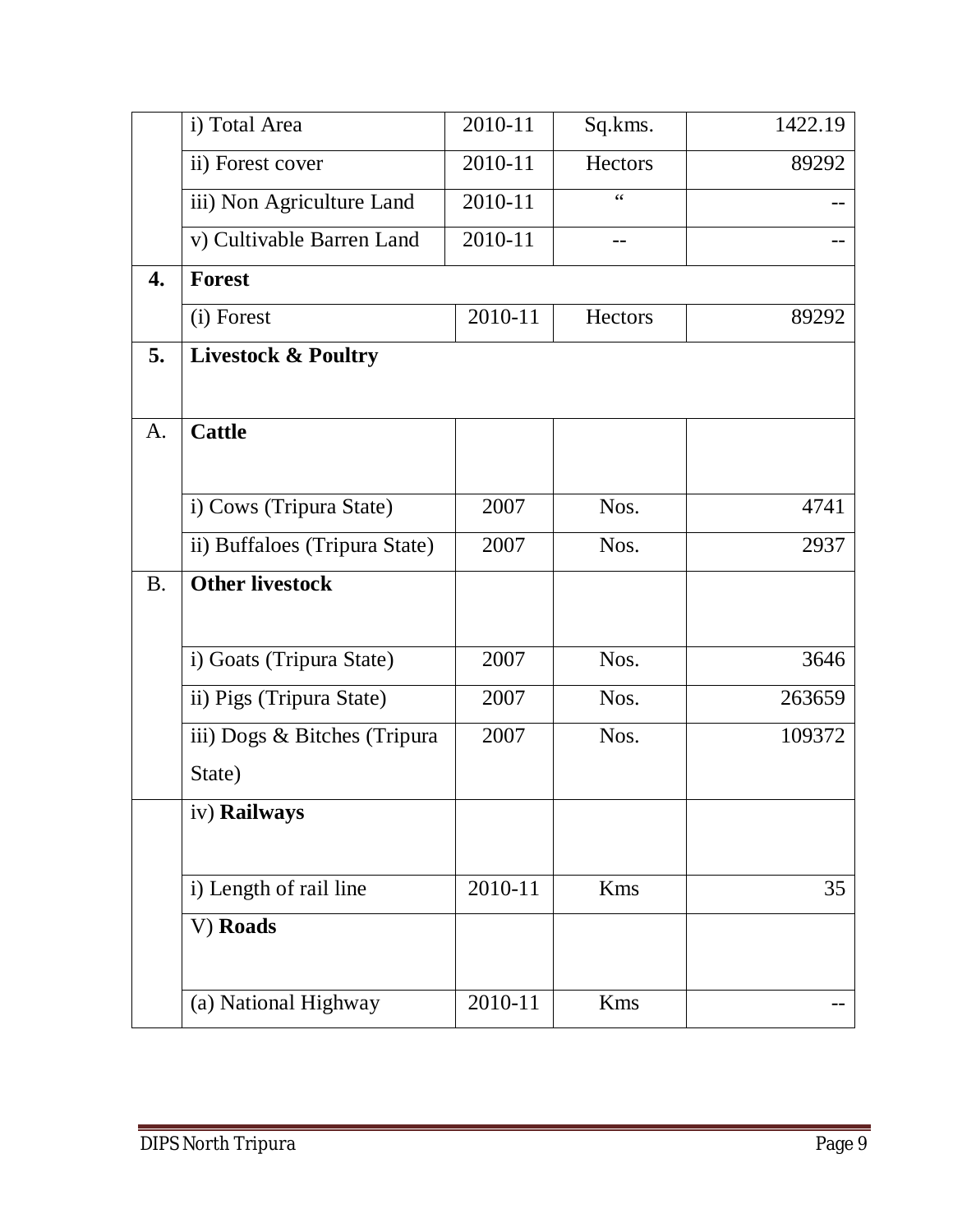| (b) State Highway          | 2010-11 | Kms         | No rout is    |
|----------------------------|---------|-------------|---------------|
|                            |         |             | officially    |
|                            |         |             | identified as |
|                            |         |             | State Highway |
| (c) Main District Highway  | 2010-11 | <b>Kms</b>  |               |
| (d) Other district & Rural | 2010-11 | Kms         |               |
| Roads                      |         |             |               |
| (e) Rural road             | 2010-11 | <b>Kms</b>  | 2308 Kms      |
| (f) Kachacha Road          | 2010-11 | Kms         |               |
| (VI) Communication         |         |             |               |
|                            |         |             |               |
| (a) Telephone connection   | 2010-11 |             |               |
| (b) Post offices           | 2010-11 | Nos.        | 12            |
| (c) Telephone center       | 2010-11 | Nos.        |               |
| (in Tripura)               |         |             |               |
| (d) Density of Telephone   | 2010-11 | Nos./1000   |               |
|                            |         | person      |               |
| (e) Density of Telephone   | 2010-11 | No. per KM. |               |
| (f) PCO Rural              | 2010-11 | No.         | Data Not      |
|                            |         |             | available     |
| (g) PCO STD (in Tripura)   | 2010-11 | No.         | 4,705         |
| (h) Mobile                 | 2010-11 | No.         |               |
| (BSNL mobile in Tripura)   |         |             |               |
| (VII) Public Health        | 2010-11 |             |               |
|                            |         |             |               |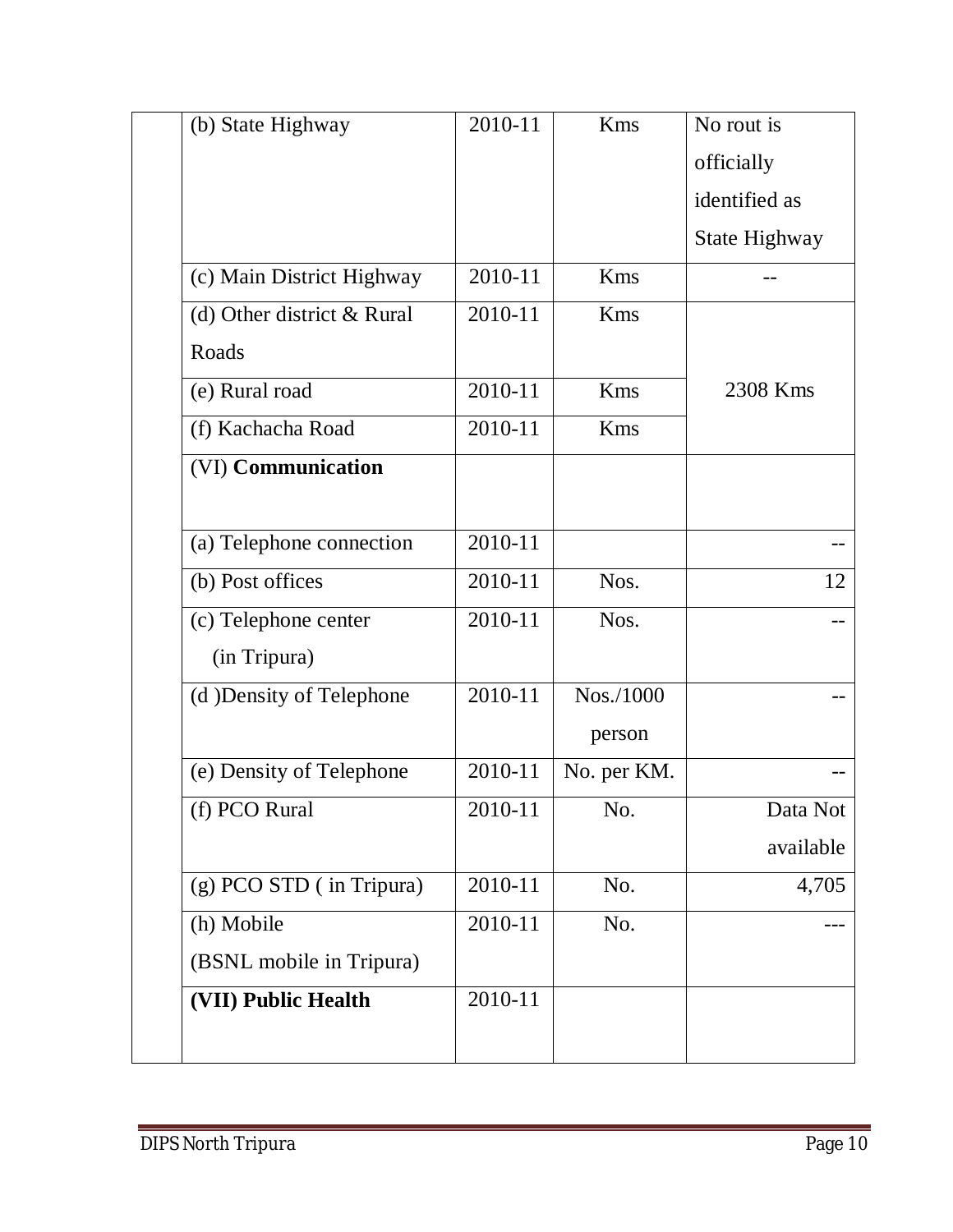| (a) Allopathic Hospital    | No.  | 105            |
|----------------------------|------|----------------|
| (b) Beds in Allopathic     | No.  | 410            |
| hospitals                  |      |                |
| (c) Ayurvedic Hospital     | No.  | 12             |
| (d) Beds in Ayurvedic      | No.  |                |
| hospitals                  |      |                |
| (e) Unani hospitals        | No.  |                |
| (f) Community health       | No.  |                |
| centers                    |      |                |
| (g) Primary health centers | No.  | 13             |
| (h) Dispensaries           |      | 288            |
| (i) Sub Health Centers     | No.  | 66             |
| (j) Private hospitals      | No.  |                |
| (VIII) Banking commercial  |      |                |
| (a) Commercial Bank        | Nos. | 23             |
| (b) Rural Bank Products    | Nos. | <b>Banking</b> |
| (c) Co-Operative Bank      | Nos. | <b>Banking</b> |
| products                   |      |                |
| (d) PLDB Branches          | Nos. |                |
| (IX) Education             |      |                |
| (a) Primary school         | Nos. | 369            |
| (b) Middle schools         | Nos. | 244            |
| $(c)$ Secondary $&$ senior | Nos. | 94             |
| secondary schools          |      |                |
| (d) Colleges               | Nos. | 1              |
| (e) Technical University   | Nos. |                |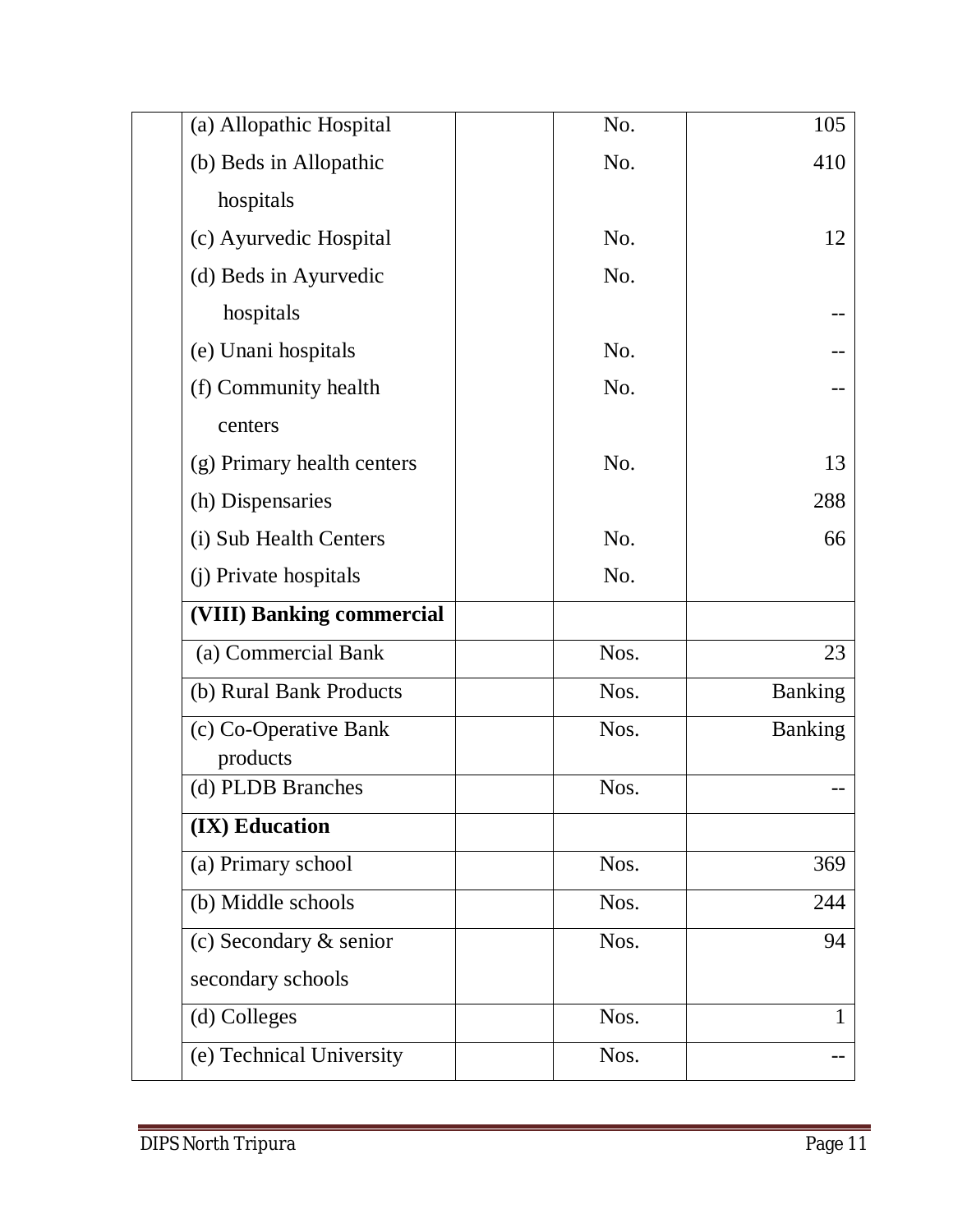### **2.1 Existing Status of Industrial Areas in the North Tripura:**

| Sr. | <b>Name of Industrial</b> | <b>Location</b>      | Area       |
|-----|---------------------------|----------------------|------------|
| No. | <b>Area</b>               |                      | (in Acres) |
| 1.  | Kumarghat Industrial      | Kumarghat.           | 45.66      |
|     | Estate, Unakoti District. |                      |            |
| 2.  | Dharmanagar Industrial    | <b>Mission Tilla</b> |            |
|     | Estate, North District    |                      |            |
| 3.  | IIDC, Dewanpassa,         | Huplong cherra       | 45         |
|     | Dharmanagar,              |                      |            |
|     | North District.           |                      |            |

|                | Name of Ind. | <b>Prevailing</b> | No of                    | No of        | No of         | No. of            |
|----------------|--------------|-------------------|--------------------------|--------------|---------------|-------------------|
| S.             | Area         | <b>Rate Per</b>   | <b>Plots</b>             | allotted     | <b>Vacant</b> | Units in          |
| <b>No.</b>     |              | sq/mtr/month      |                          | <b>Plots</b> | <b>Plots</b>  | <b>Production</b> |
|                |              | (In Rs.)          |                          |              |               |                   |
|                | Kumarghat    | $0.75/-$          | $\overline{\phantom{0}}$ |              |               | $\overline{2}$    |
| $\overline{2}$ | Dharmanagar  | $0.75/-$          |                          |              |               | $\overline{2}$    |
| 3              | Dewanpassaa  | $0.75/-$          |                          |              |               | -                 |

### **3. INDUSTRIAL SCENERIO OF North Tripura.**

### **3.1 Industry at a Glance ( As on 31.03.2012)**

| Sr.        | <b>Head</b>                  | Unit | <b>Particulars</b> |
|------------|------------------------------|------|--------------------|
| <b>No.</b> |                              |      |                    |
|            | Registered Industrial Unit   |      |                    |
| 2.         | <b>Total Industrial Unit</b> |      |                    |
| 3.         | Registered Medium & Large    |      |                    |
|            | units                        |      |                    |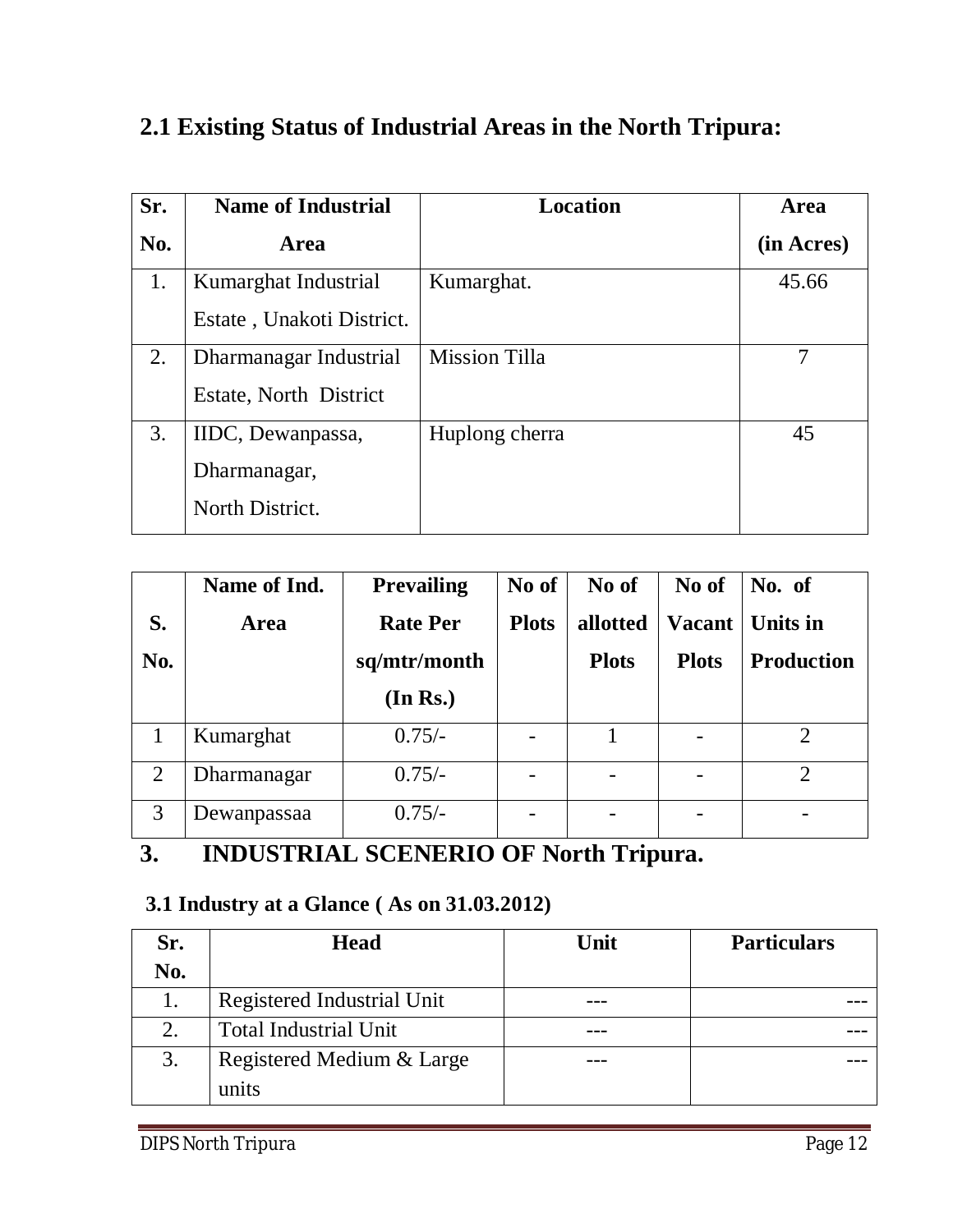| 4. | Estimated Average No. of daily |  |
|----|--------------------------------|--|
|    | worker Employed in Small       |  |
|    | <b>Scale Industries</b>        |  |
| 5. | Employment in Large $\&$       |  |
|    | <b>Medium Industries</b>       |  |
| 6. | No. of Industrial Area         |  |
| 7. | Turnover of Small Scale Ind.   |  |
| 8. | Turnover of Medium & Large     |  |
|    | <b>Scale Industries</b>        |  |

### **3.2 YEAR WISE TREND OF UNITS REGISTERED**

|         | <b>YEAR</b> | <b>NUMBER OF</b>  | <b>EMPLOYMENT</b> | <b>INVESTMENT</b> |
|---------|-------------|-------------------|-------------------|-------------------|
|         |             | <b>REGISTERED</b> |                   | (lakh Rs.)        |
|         |             | <b>UNITS</b>      |                   |                   |
| $Up$ to | 1984-85     | Data not          | Data not          | Data not          |
|         | 1985-86     | available with    | available with    | available with    |
|         | 1986-87     | Director of       | Director of       | Director of       |
|         | 1987-88     | Industries &      | Industries &      | Industries &      |
|         | 1988-89     | Commerce,         | Commerce,         | Commerce,         |
|         | 1989-90     | Tripura.          | Tripura.          | Tripura.          |
|         | 1990-91     |                   |                   |                   |
|         | 1991-92     |                   |                   |                   |
|         | 1992-93     |                   |                   |                   |
|         | 1993-94     |                   |                   |                   |
|         | 1994-95     |                   |                   |                   |
|         | 1995-96     |                   |                   |                   |
|         | 1996-97     |                   |                   |                   |
|         | 1997-98     |                   |                   |                   |
|         | 1998-99     |                   |                   |                   |
|         | 1999-2000   |                   |                   |                   |
|         | 2000-01     |                   |                   |                   |
|         | 2001-2002   |                   |                   |                   |
|         | 2002-03     |                   |                   |                   |
|         | 2003-04     |                   |                   |                   |
|         | 2004-05     |                   |                   |                   |
|         | 2005-06     |                   |                   |                   |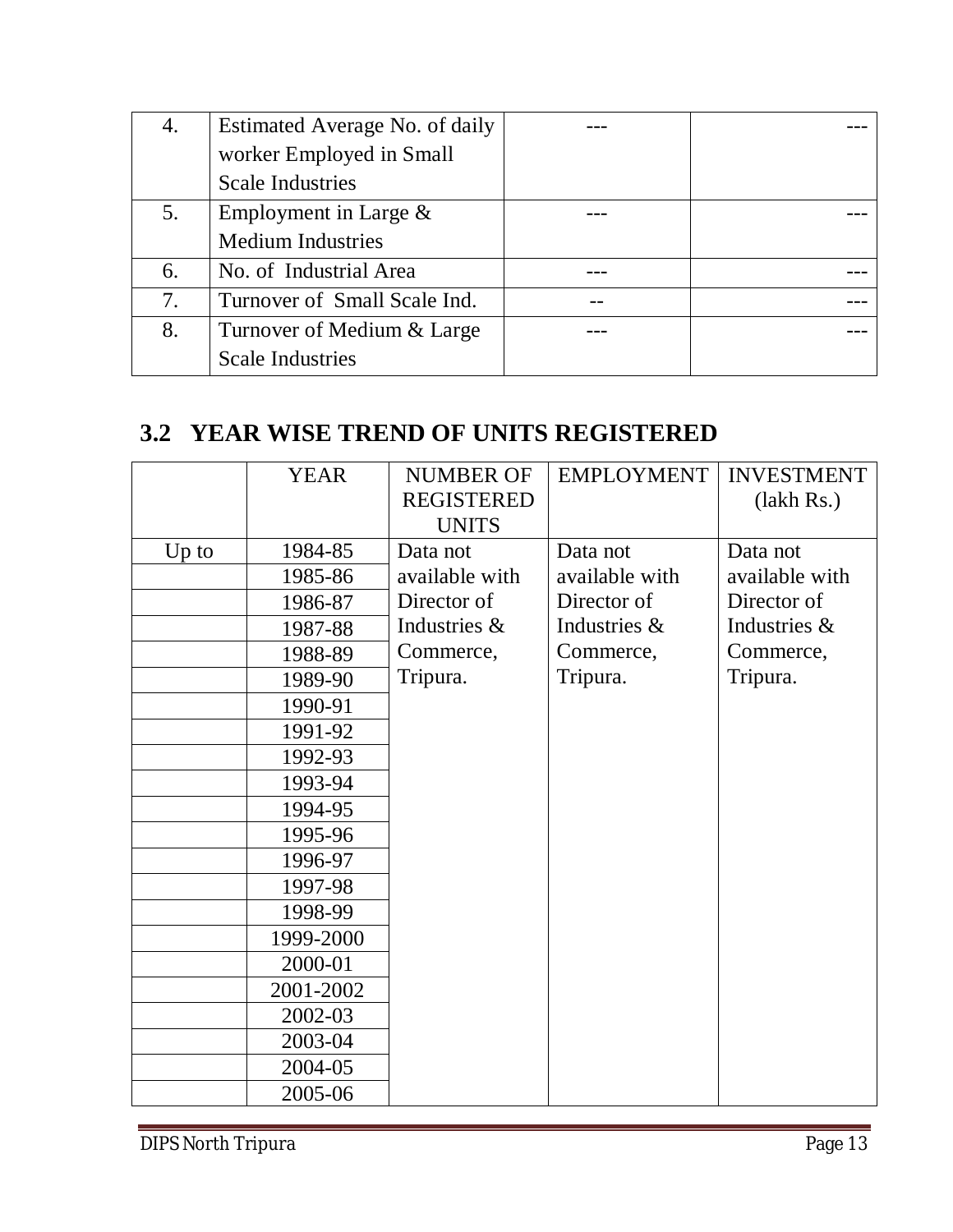| 31.03.2007 | 2006-07      | 1253 nos. units in Tripura State However trend of |           |         |
|------------|--------------|---------------------------------------------------|-----------|---------|
|            | As on        | North Tripura is as under.                        |           |         |
|            | 31.03.2007   |                                                   |           |         |
| 31.03.2008 | 2007-08      | 35 Nos.                                           | 740 Nos.  | 310.00  |
| 31.03.2009 | 2008-09      | 36 Nos.                                           | 897 Nos.  | 380.10  |
| 31.03.2010 | 2009-10      | 58 Nos.                                           | 1500 Nos. | 887.45  |
| 31.03.2011 | 2010-11      | 53 Nos.                                           | 697 Nos.  | 629.11  |
| 31.03.2012 | $2011 - 12$  | 66 Nos.                                           | 648 Nos.  | 847.34  |
|            | <b>Total</b> | 248 Nos.                                          | 4482 Nos. | 3054.00 |

**F/A=Fixed Assets** Source: DIC

### **3.3 DETAILS OF EXISTING MICRO & SMALL ENTERPRISES**

### **AND ARTISAN UNITS IN THE DISTRICT**

| <b>NIC</b>  | <b>TYPE OF</b>        | <b>NUMBER</b>   | <b>INVESTMENT</b> | <b>EMPLOYMENT</b> |
|-------------|-----------------------|-----------------|-------------------|-------------------|
| <b>CODE</b> | <b>INDUSTRY</b>       | <b>OF UNITS</b> | (Lakh Rs.)        |                   |
| as per      |                       |                 |                   |                   |
| <b>DIC</b>  |                       |                 |                   |                   |
| 20          | Agro based            | <b>Nil</b>      | <b>Nil</b>        | Nil               |
| 22          | Soda water            | <b>Nil</b>      | <b>Nil</b>        | <b>Nil</b>        |
| 23          | Cotton textile        | <b>Nil</b>      | <b>Nil</b>        | <b>Nil</b>        |
| 24          | Woolen silk & article | <b>Nil</b>      | <b>Nil</b>        | <b>Nil</b>        |
|             | Thread based cloths   |                 |                   |                   |
| 25          | Jute & jute based     | <b>Nil</b>      | <b>Nil</b>        | <b>Nil</b>        |
| 26          | Ready made garments   | 26 Nos          | 78.00             | 182 Nos           |
|             | & embroidery          |                 |                   |                   |
| 27          | Wood/wooden based     | $12$ Nos        | 143.00            | $100$ Nos         |
|             | furniture             |                 |                   |                   |
| 28.         | Paper and Paper       | <b>Nil</b>      | <b>Nil</b>        | <b>Nil</b>        |
|             | products              |                 |                   |                   |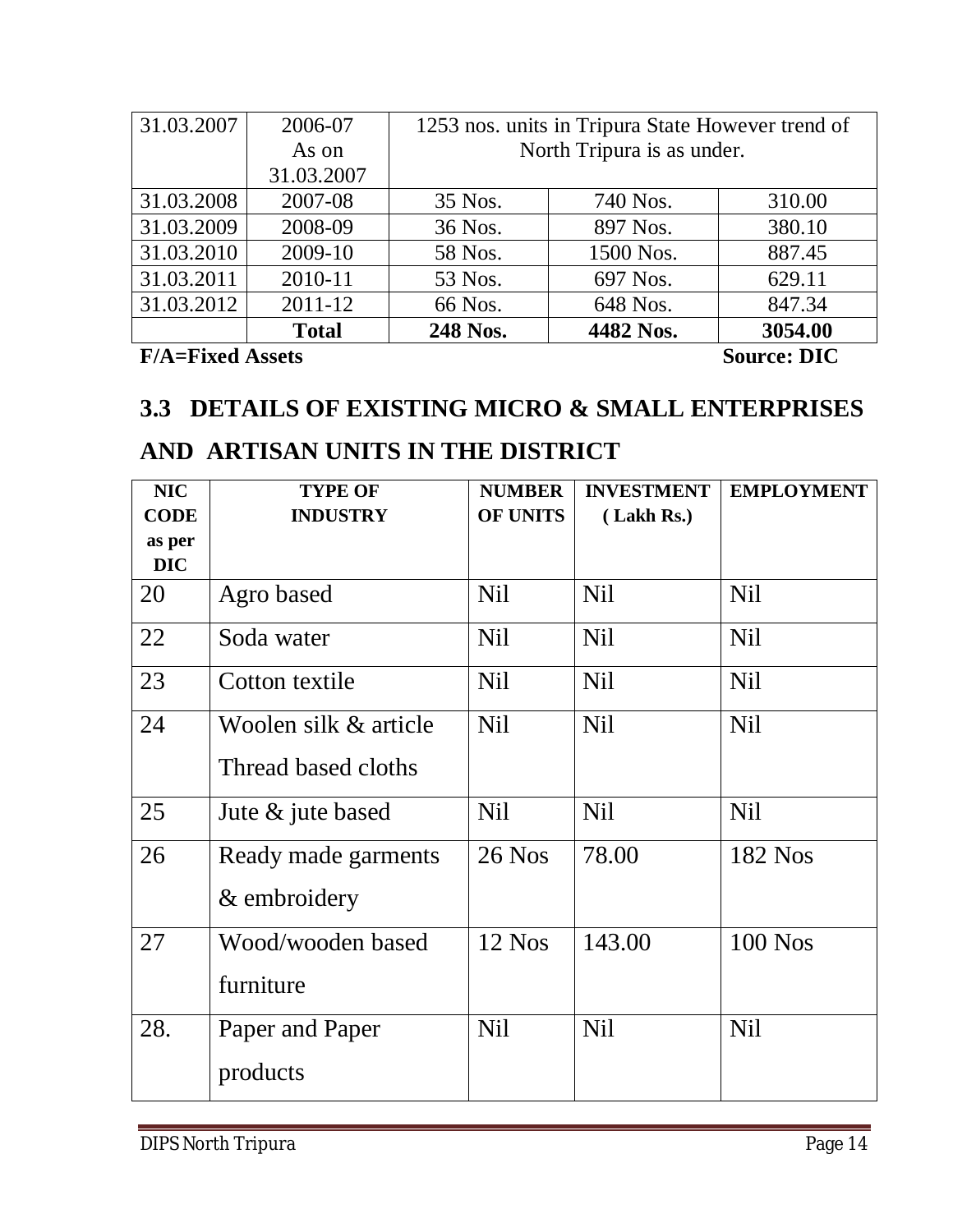| 29. | Leather based                | $07$ Nos      | 14.00      | 135 Nos    |
|-----|------------------------------|---------------|------------|------------|
| 31. | <b>Chemical and Chemical</b> | $01$ Nos      | 4.00       | 16 Nos.    |
|     | based                        |               |            |            |
| 30. | Rubber, Plastic and          | $07$ Nos      | 54.00      | 170 Nos    |
|     | petro based                  |               |            |            |
| 32. | Mineral based                | $02$ Nos      | 60.00      | 115 Nos.   |
|     |                              |               |            |            |
|     |                              |               |            |            |
| 33. | Metal based (steel fab)      | $21$ Nos      | 105.00     | 480 Nos    |
| 35. | Engineering units            | <b>34 Nos</b> | 102.00     | 110 Nos.   |
| 36. | Electrical machinery         | <b>Nil</b>    | <b>Nil</b> | <b>Nil</b> |
|     | and transport equipment      |               |            |            |
| 97. | Repairing and servicing      | 42 Nos        | 63.00      | 480 Nos    |
| 01. | Others                       | <b>96 Nos</b> | 2431.00    | 2694 Nos.  |

### **3.4 Large Scale Industries / Public Sector under takings :--Nil**

**3.5 Major Exportable Item:** Tripura has a long border with Bangladesh and large market for export. Some of the major towns of Bangladesh are in close proximity to Kailashahar & Dharmanagar. Export/ import is regulated by Govt of India from time to time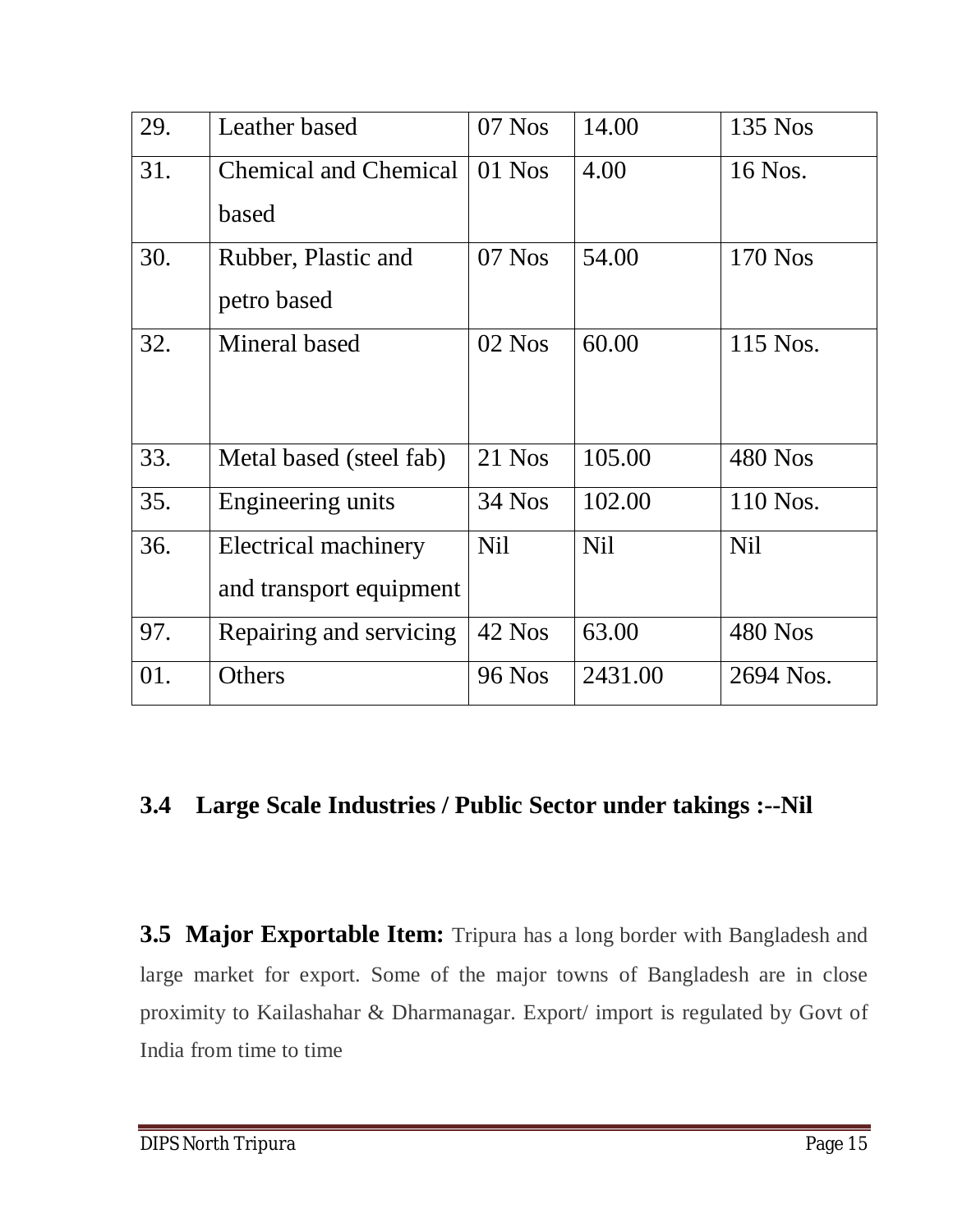| <b>Export</b> | 2003-04 | 2004-05 | 2006-07 | 2007-08 | 2010-11 |
|---------------|---------|---------|---------|---------|---------|
| <b>Items</b>  |         |         |         |         |         |
|               | Nil     | Nil     | Nil     | Nil     | Nil     |

### **3.6 Growth Trend:** Erratic

### **3.7 Vendorisation / Ancillarisation of the Industry :---N.A.**

**3.8. Medium Scale Enterprises –** Tea processing is the single largest industry in the district. There are twenty-three gardends with ten processing factories. The total production is about 23 million -kg.

**3.8.1 List of the units in North Tripura & Near By Area:** Units Located at and around Tripura (North)

### **3.8.2 Major Exportable Item -** Nil

**3.9 Service Enterprises:** Nil

**3.9.1 Coaching Industry**: Presence negligible.

### **3.9.2 Potentials areas for service industry:**

- Auto Battery Servicing
- Automobile servicing center
- Clinical laboratory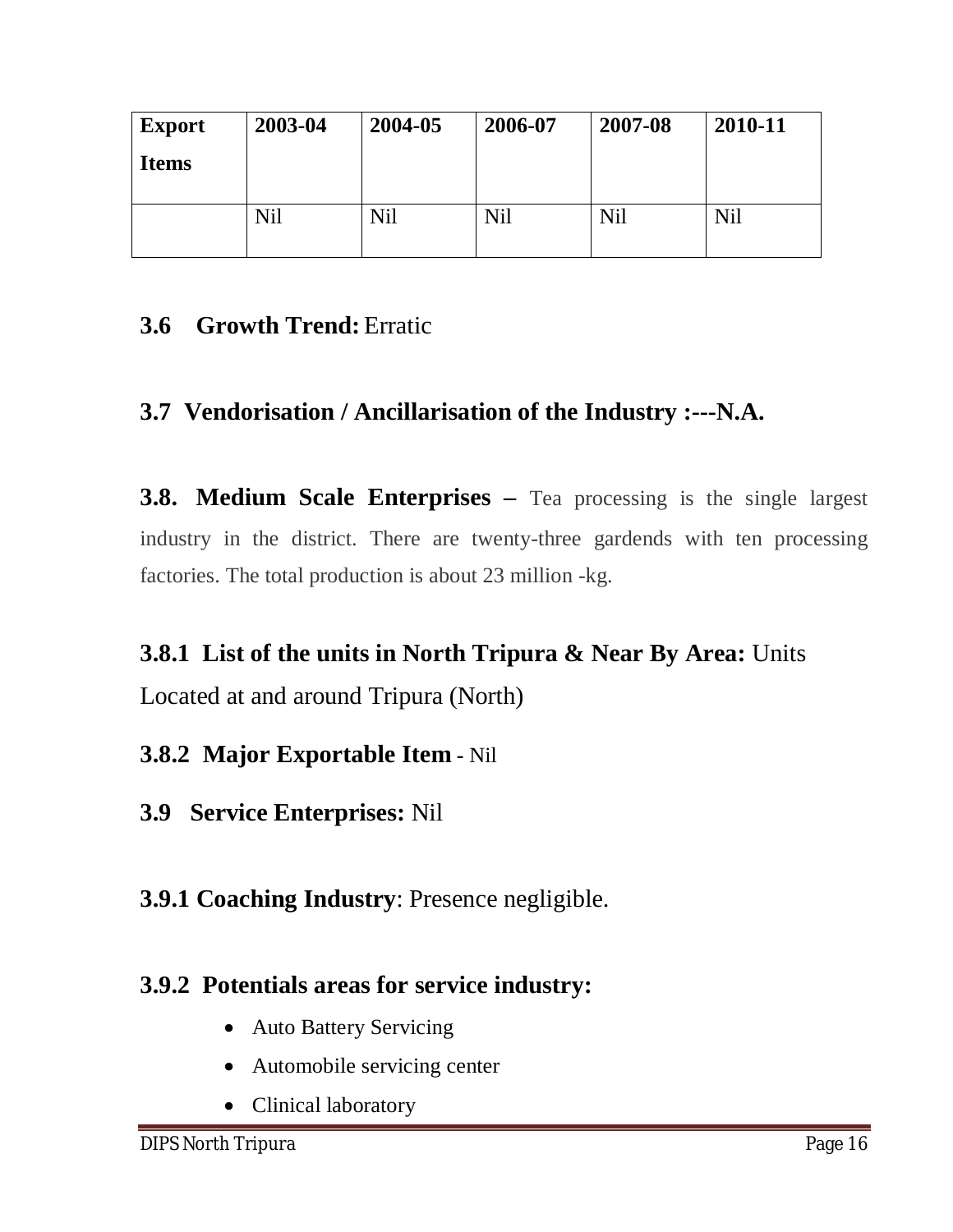- Compact disk circulating library
- Dyeing and printing
- Fast Food Center / Restaurants
- Internet Café
- Pest Control Service
- Printing Press
- Watches and Clocks Repairing, Sales and Services
- Cycle and Cycle Rickshaw Repairing
- Repairing of Household Electrical Appliances
- Repairing of Household Electronics Appliances
- Web Designing
- Photo Copying

### **3.10 Potential for new MSMEs**

- Paper Plates
- Injection Moulded House-hold Plastic Products
- PVC Pipes
- Disposable Syringes
- PVC Wires and Cables
- Plastic Folders and Files
- Detergent Cake and Powder
- Bakery Product
- Fruits and Vegetables Processing
- Noodles
- Potato and Banana Wafers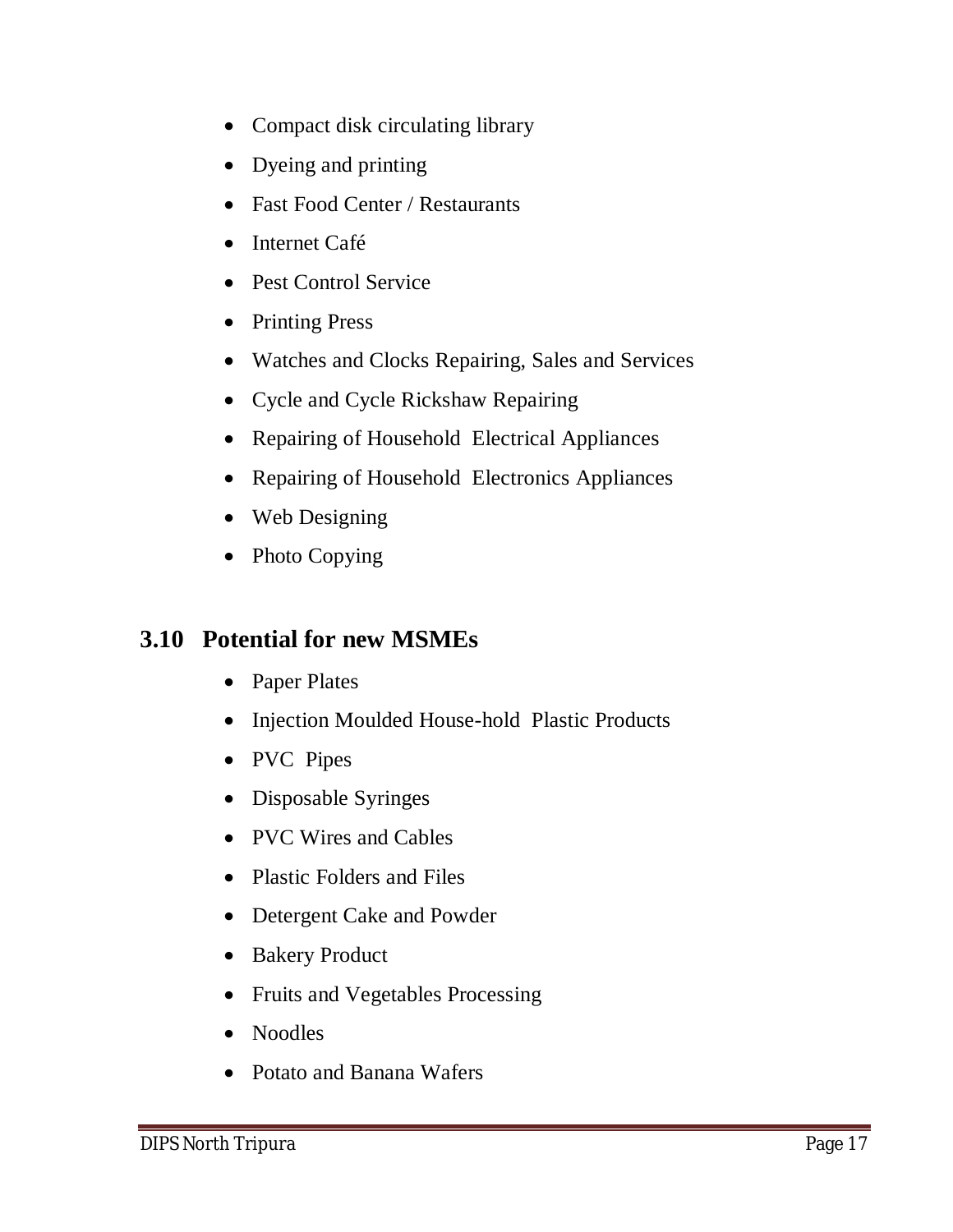- Wooden Furniture
- Agricultural Implements
- Sheet Metal Components
- Rolling Shutters
- Solar Water Heaters
- Sheet Metal Fabrication
- Steel Fabrication
- Steel Furniture
- Tyre Retreading
- General Machine shop
- Cattle Feed
- Agro based Industries mainly on horticulture & food processing
- Tea Processing
- Natural based units
- Handloom & Handicrafts
- Tourism
- Electrinics & Computer Software

### **4. Existing Clusters of Micro & Small Enterprise : ---N.A.**

#### **4.1.1 DETAIL OF MAJOR CLUSTERS:**

- **4.1.2 Manufacturing Sector:** Data not available
- **4.1.2.1 Service Sector:** Yet to be identified

#### **4.2 Details for Identified cluster:** Yet to be identified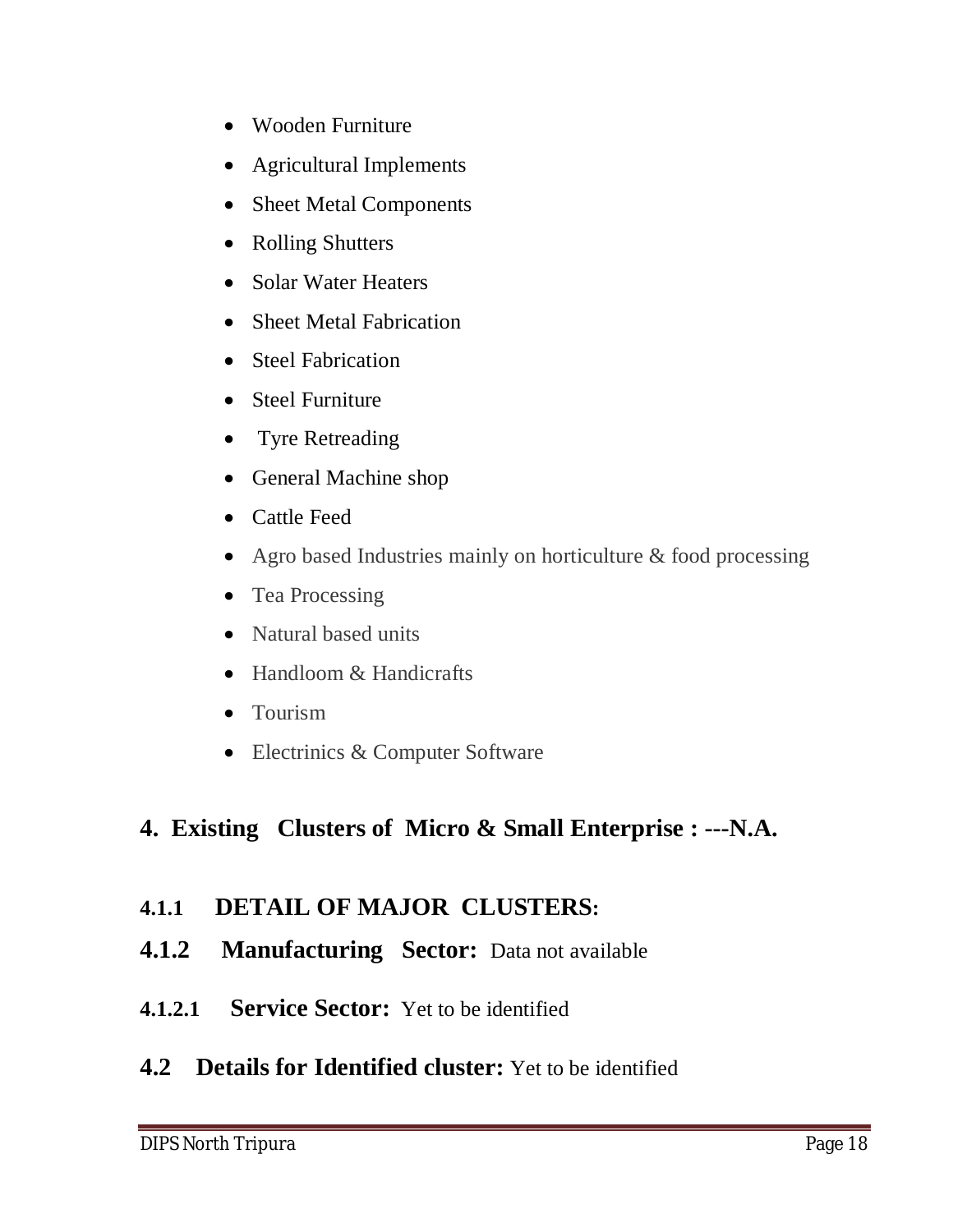# **5. General issues raised by industry association during the course of meeting :**

- 1. Facilities provided for Micro and Small Enterprises under Public Procurement Policy (CGSPP) may be made mandatory.
- 2. The freight charges may be increase for participants of NE Region to participate in Domestic Trade fair/ exhibition.
- 3. Under DONER Schemes the Autonomous bodies of MSME DO Ministry of MSME GOI. are imparting long term training to the prospective Entrepreneurs of NE region free of cost. However the to and fro fare is to be born by the participants. Which may be reimbursed to facilitate the poor tribal's of this region.

#### **6. Prospects of Training programmes during 2012-13 Tripura State.**

| S.No. | Name of the | Subject               | No of proposed  |
|-------|-------------|-----------------------|-----------------|
|       | programme   |                       | programme to be |
|       |             |                       | conducted       |
|       | <b>ESDP</b> | Garments              | 23 Nos.         |
|       |             | Manufacturing/Rexene  |                 |
|       |             | Bag and Fancy items,  |                 |
|       |             | Fancy cloth Bag       |                 |
|       |             | Making, Value added   |                 |
|       |             | Jute product, Hosiery |                 |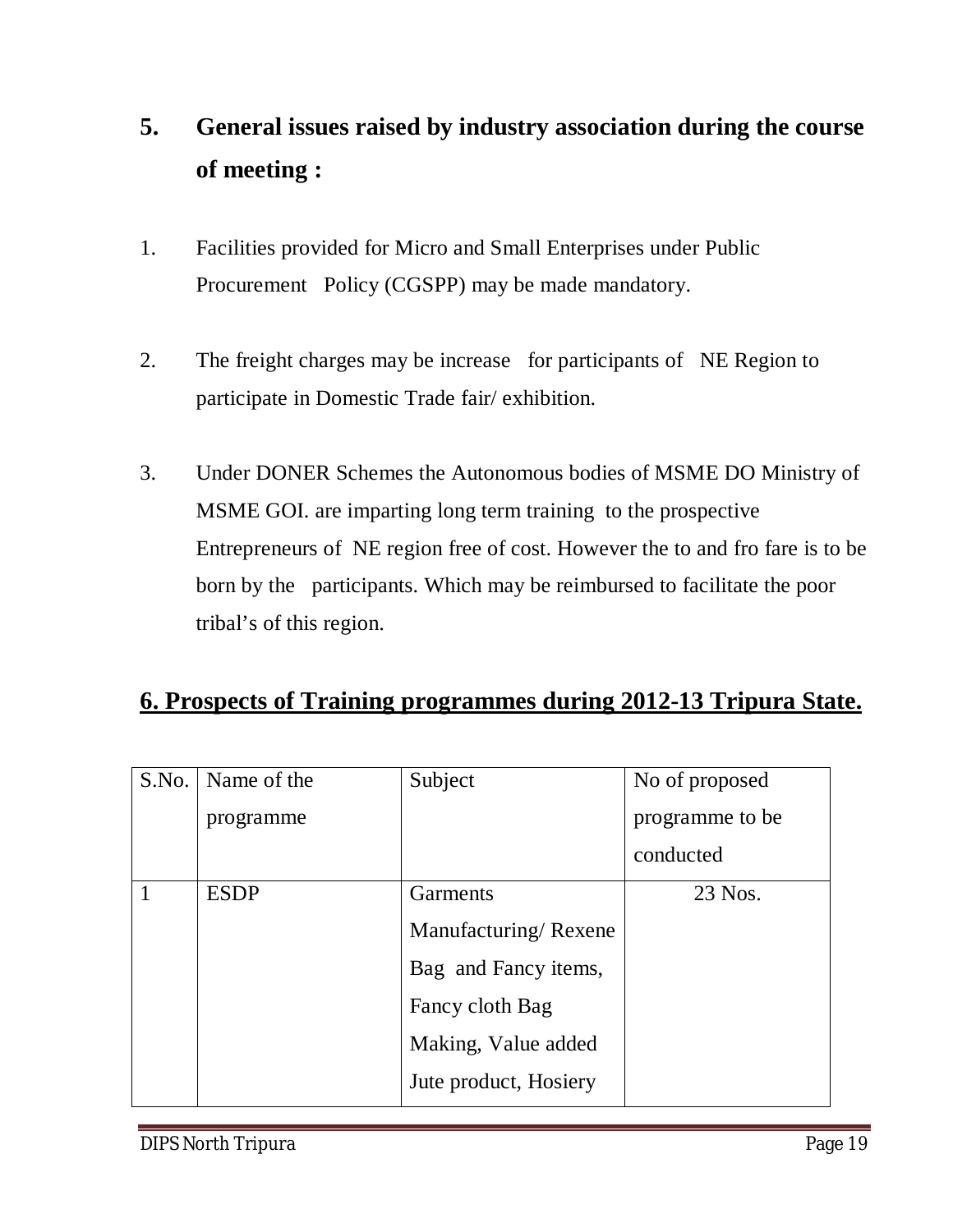|                |             | and woolen Garments,     |         |
|----------------|-------------|--------------------------|---------|
|                |             | <b>Computer Hardware</b> |         |
|                |             | and maintenance, Soft    |         |
|                |             | Toys etc.                |         |
| 2              | <b>MDP</b>  | Marketing, Financial     | 1 Nos.  |
|                |             | management,              |         |
|                |             | Taxation, etc.           |         |
| 3              | <b>BSDP</b> |                          |         |
| $\overline{4}$ | <b>EDP</b>  | General                  | 5 Nos.  |
| 5              | <b>IMC</b>  | General                  | 28 Nos. |

# **7. Action plan for MSME Schemes during 2012-13:**

| S.  | Name of the Scheme           | Proposed activity on the scheme      |
|-----|------------------------------|--------------------------------------|
| No. |                              |                                      |
| 1.  | MSE-CDP                      | Publicity of MSE-CDP Scheme.         |
| 2.  | ISO - 9000 / 14000/ HACCP    | Publicity of ISO 9000 reimbursement  |
|     | reimbursement                | scheme.                              |
| 3.  | <b>MSE-MDA</b>               | Publicity of scheme                  |
| 4.  | <b>CLCSS</b>                 | Publicity of scheme                  |
| 5.  | Capacity Building &          | Publicity of scheme                  |
|     | strengthening of data base   |                                      |
| 6.  | International cooperation    | Publicity of scheme                  |
| 7.  | <b>TREAD</b> for women       | Publicity of scheme                  |
| 8.  | <b>VDP</b>                   | State level VDP will be conducted.   |
| 9.  | National awards              | More and More MSEs will be           |
|     |                              | motivated to participate in National |
|     |                              | Award.                               |
| 10. | <b>NMCP</b> schemes          |                                      |
|     | <b>I.</b> Lean Manufacturing | Publicity of scheme                  |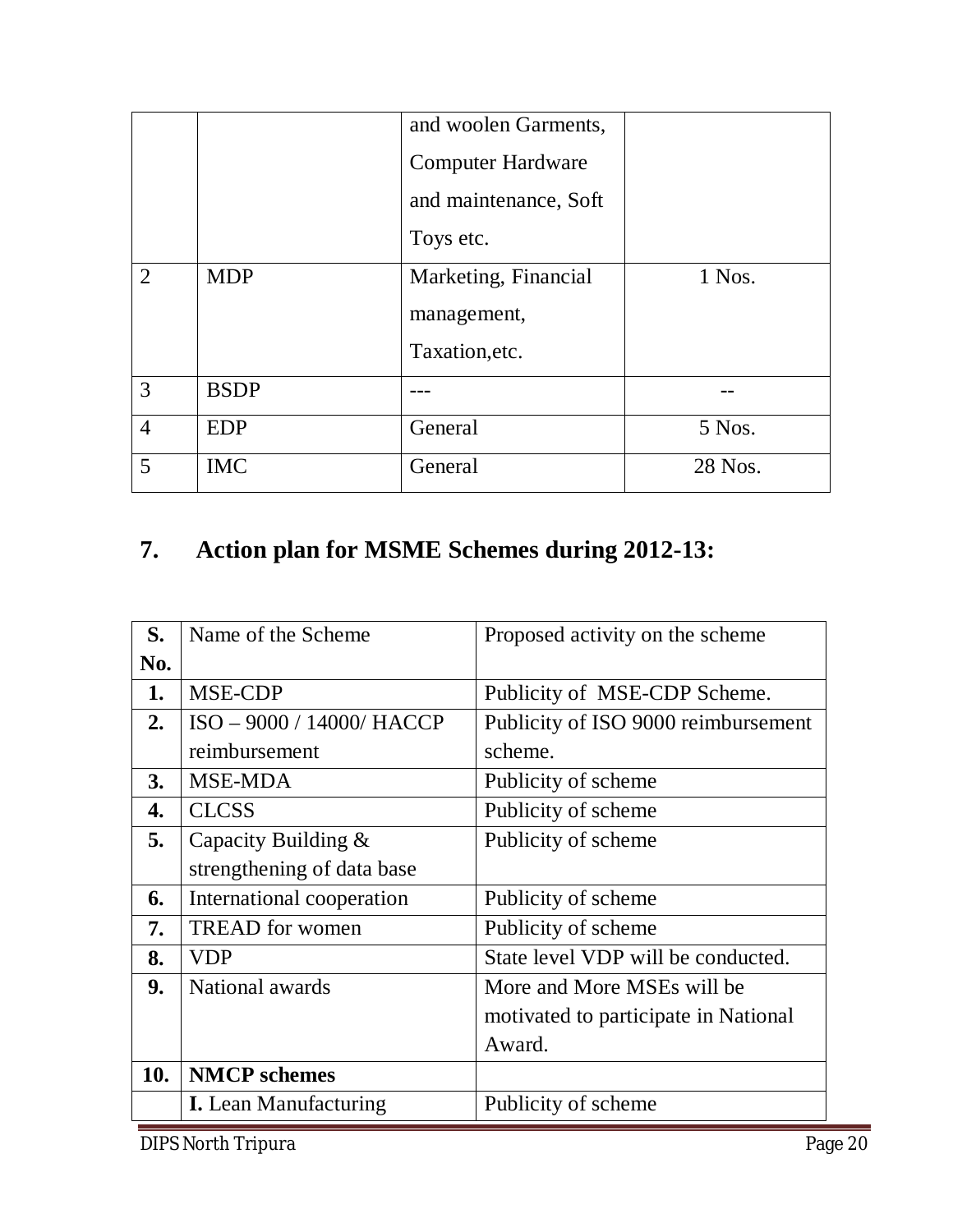| <b>II</b> Design Clinic               | Publicity of scheme             |
|---------------------------------------|---------------------------------|
| <b>III</b> Market assistance & Tech.  | Publicity of scheme             |
| up gradation                          |                                 |
| <b>IV QMS/QTT</b>                     | Publicity of scheme             |
| <b>V</b> Tech. & quality up gradation | Publicity of scheme             |
| support                               |                                 |
| <b>VI ICT</b>                         | Publicity of scheme             |
| <b>VII Bar Code</b>                   | Publicity of scheme             |
| <b>VIII IPR</b>                       | One Day Sensitization Programme |
|                                       | will be organized.              |
| <b>IX</b> Incubator scheme            | Publicity of Scheme             |

### **8. STEPS TO SET UP MSMEs:**

Following are the brief description of different agencies for rendering assistance to the entrepreneurs.

| S.             | <b>Type of assistance</b>               | Name and address of agencies       |
|----------------|-----------------------------------------|------------------------------------|
| N <sub>0</sub> |                                         |                                    |
| 1.             | <b>Provisional Registration</b>         | <b>District Industries</b>         |
|                | Certificate                             | Centre, Kailashar,                 |
|                | $(EM-1)$ & Permanent                    | North Tripura.                     |
|                | <b>Registration Certificate (EM-II)</b> |                                    |
| 2.             | Identification of Project Profiles,     | <b>MSME-Development Institute,</b> |
|                | techno-economic and managerial          | Advisor Chowmuhani,                |
|                | consultancy services, market            | Krishnanagar                       |
|                | survey and economic survey              | Road, Agartala. 799001             |
|                | reports.                                |                                    |
|                |                                         |                                    |
| 3.             | Land and Industrial shed                | TIDC Ltd, Directorate of           |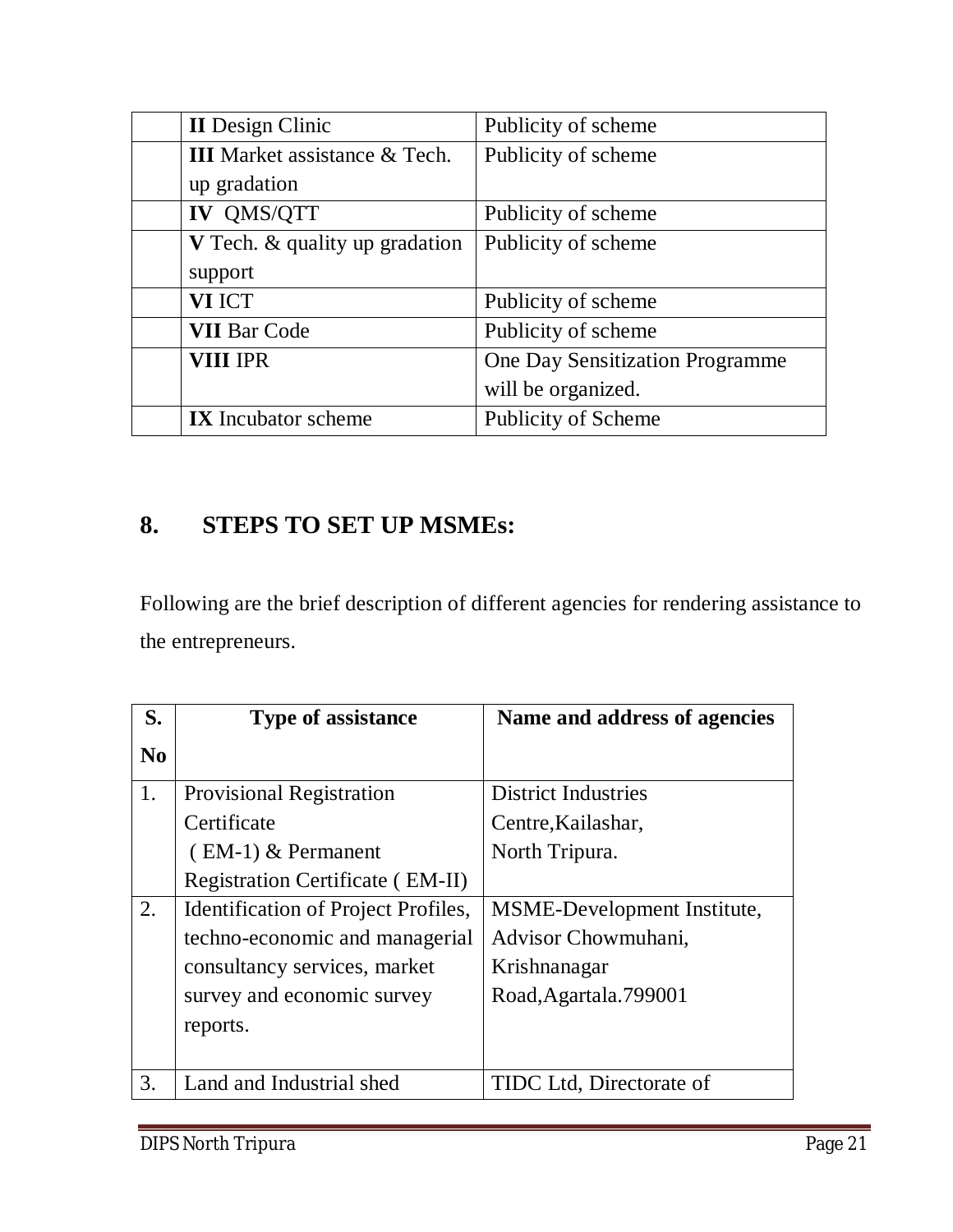|     |                                      | Indutries Building, (1 st Floor) |
|-----|--------------------------------------|----------------------------------|
|     |                                      | Khejur Bagan                     |
|     |                                      | P.O. Kunjaban. Agartala-         |
|     |                                      | 799006 Tripura (West)            |
| 4.  | Financial Assistance                 | All Financial Institutions and   |
|     |                                      | Banks.                           |
| 5.  | For raw materials under Govt.        | NSIC Ltd.,                       |
|     | Supply                               | Indranagar, EDIT Campus,         |
|     |                                      | Opposite ITI,                    |
|     |                                      | Agartala - 799006.               |
|     |                                      |                                  |
| 6.  | Plant and machinery under hire /     | $-do$ -                          |
|     | purchase basis.                      |                                  |
|     |                                      |                                  |
| 7.  | Power/Electricity                    | TSESC, Kailashar. Tripura        |
|     |                                      | (North)                          |
|     |                                      |                                  |
| 8.  | Technical Know-how.                  | 1) MSME-Development Institute    |
|     |                                      | Advisor Chowmuhani,              |
|     |                                      | Krishnanagar Road,               |
|     |                                      | Agartala.799001                  |
|     |                                      | 2) NRDC of India New Delhi.      |
|     |                                      |                                  |
| 9.  | Quality & Standard                   | BIS, Guwahati                    |
|     |                                      |                                  |
| 10. | <b>Marketing / Export Assistance</b> | 1. MSME-Development Institute    |
|     |                                      | Advisor Chowmuhani,              |
|     |                                      | Krishnanagar Road,               |
|     |                                      | Agartala.799001                  |
|     |                                      | 2. NSIC Ltd.,                    |
|     |                                      | Indranagar,                      |
|     |                                      | <b>EDIT</b> Campus,              |
|     |                                      | Opposite ITI,                    |
|     |                                      | Agartala - 799006                |